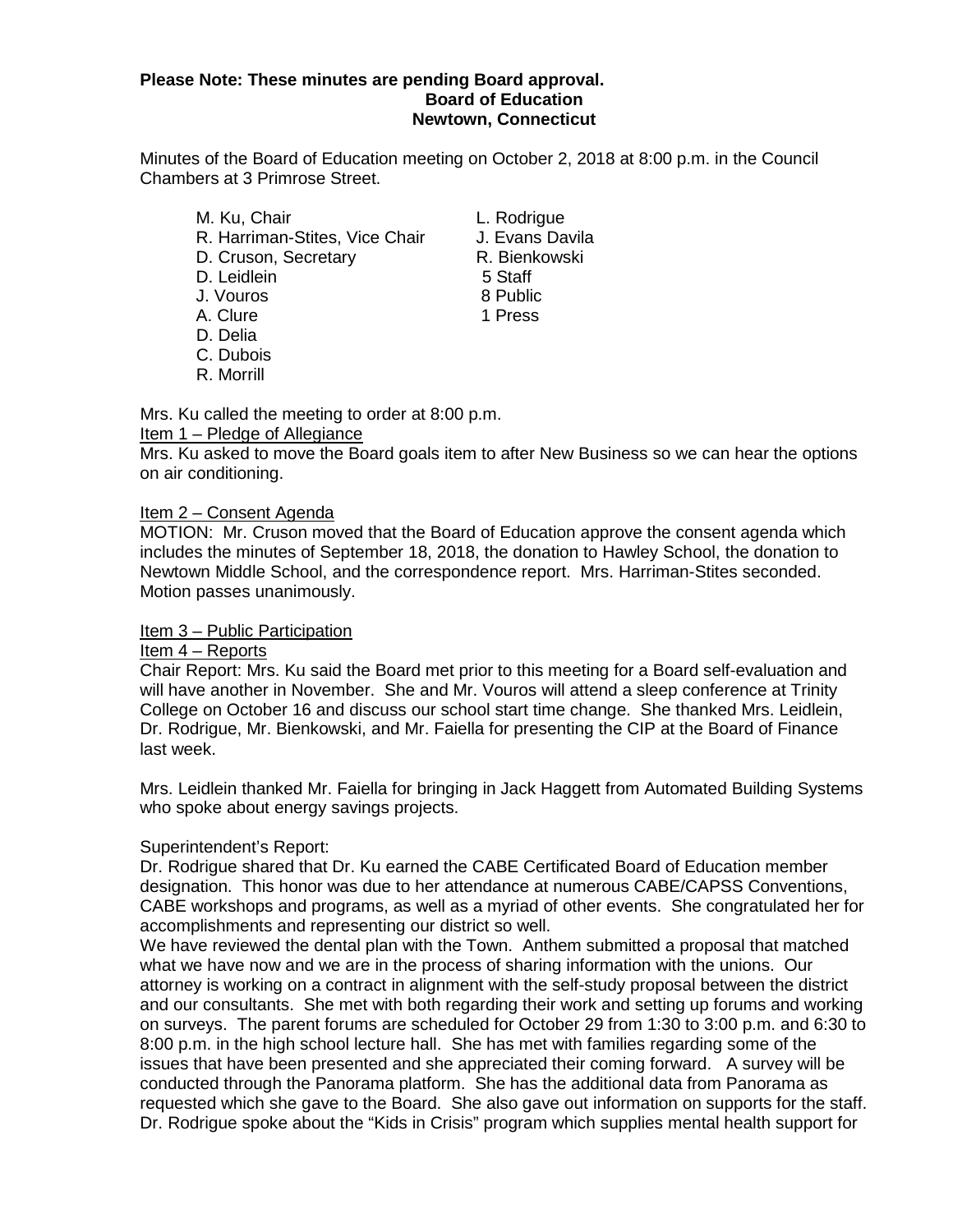children, parents and staff. The cost is approximately \$85,000 for the person who will also be available evenings and weekends. She thanked the Parent Connection for bringing it forward for us. This is grant funded so we would look at it as a pilot for this year and next year. We hoped it would start in November of December.

Mrs. Harriman-Stites asked who the grantee was.

Dr. Rodrigue said that would be the Parent Connection.

#### Committee Reports;

Mr. Vouros said the Curriculum and Instruction Committee met regarding student achievement. Mrs. Evans Davila stated that we looked performance results in Smarter Balance and SAT and were pleased with the third grade students who placed number one in ELA and two in math. A more extensive report will be given at an upcoming meeting.

#### Student Reports:

Claire Dubois stated that Sunday the high school participated in a walk to promote the Danbury Women's Center. There was a school-wide evacuation drill last Friday. Sunday the high school participated in a walk to promote the Danbury Women's Center. Last Friday's football game raised money for breast cancer.

Robert Morrill said this Monday seniors submitted baby pictures and quotes for the yearbook. Financial aid night for parents will be held soon.

#### Item 5 – Old Business

The Board of Education budget goals discussion was moved to later in the meeting.

#### Action on Policies:

MOTION: Mr. Cruson moved that the Board of Education approve Policy 3515.2 Parking on School Property by Students and Employees. Mrs. Harriman-Stites seconded. Motion passes unanimously.

MOTION: Mr. Cruson moved that the Board of Education approve Policy 3541.35 Emergencies; Safety – Transportation/School Bus Involved Traffic Accident. Mrs. Harriman-Stites seconded. Motion passes unanimously.

#### Item 6 – New Business

Student Data, Privacy, and Protocols around Confidentiality:

Dr. Rodrigue said one of the goals is to manage sensitive date with integrity and handle issues by reaching out to families who might be impacted. Deborah Petersen and Carmela Amodeo were attending to speak to these issues.

Mrs. Petersen said this stems from an October 2017 issue. Two situations came from teachers who inadvertently cc'd parents about open house instead of bcc'ing them. The second teacher did the same thing and reached out to the immediate administrator and sent a note to parents. Teachers are required to send home progress reports but another situation in 2017 occurred when in one report the first name of another student was listed in the body. We called to discuss this with the parent.

The third is a FERPA request in 2017. There was an email that had an attachment which listed other student names. The parents were notified and asked to contact her. Within the FERPA request there was a student's report, not the student the request was made for. That parent was also contacted.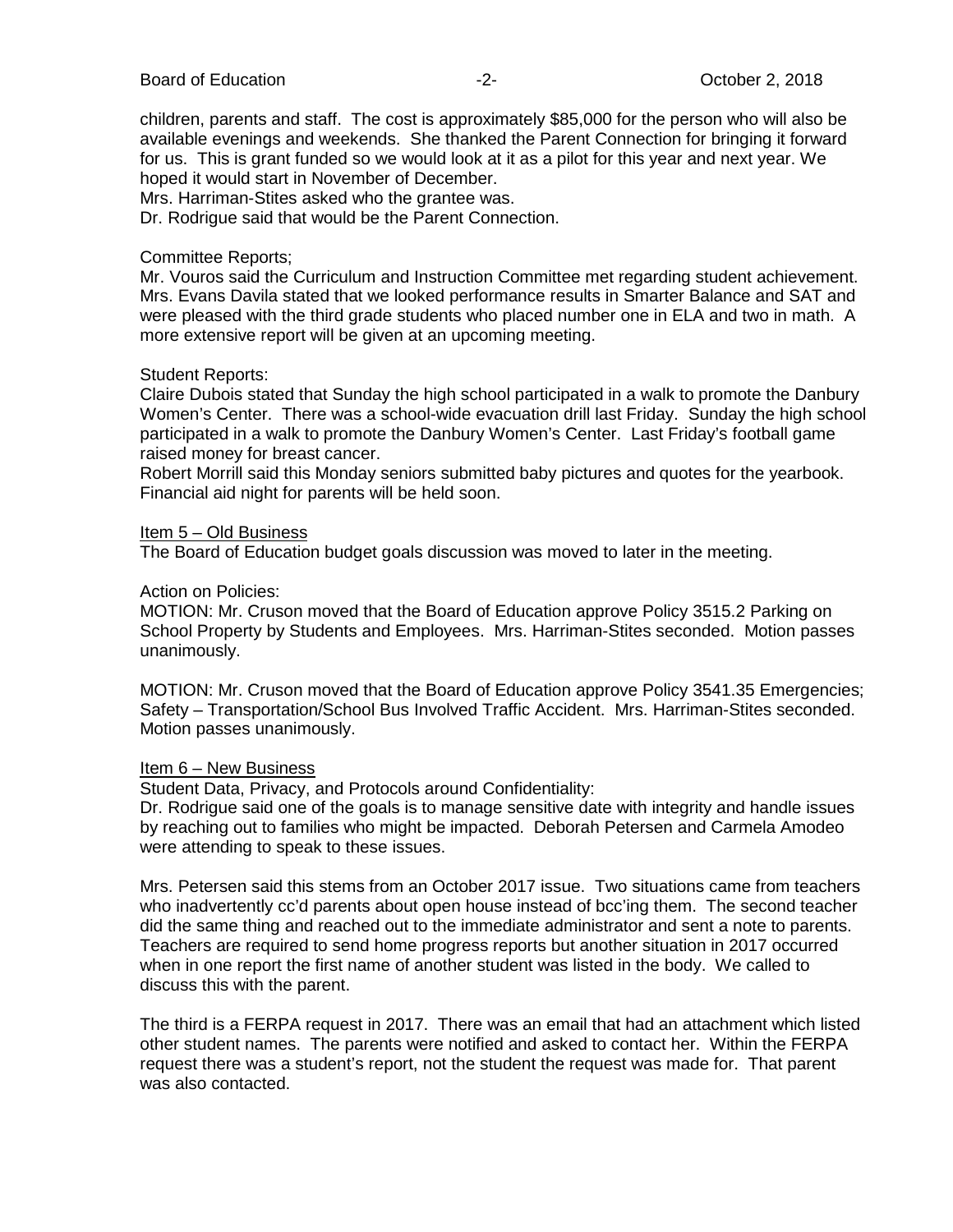Board of Education **-3-** All the set of the Society of Education **-3-** All the Society of Detober 2, 2018

Mrs. Petersen said the Board was sent the letter which went to parents and we follow that practice now. She attends department and faculty meetings to discuss and provide training on how to protect student confidentiality specifically in emails. She reached out to our attorney about what other districts are doing. Some FERPA requests can include 600 pieces of paper. She said our checkpoints are in place. Tech helps us a lot with our FERPA requests and there is a two layer piece in reading emails before they go out.

Mrs. Ku asked how often this happens and is it in general education or special education. Mrs. Amodeo said we have only received one FERPA request from a regular education parent. Two years ago there was a breach and we immediately notified those involved to see how it happened.

Mr. Delia would like to see this policy on the website and asked if there was something we could do to help tighten sending these emails.

Mrs. Petersen said that is the way many parents want to communicate but she talked to staff about calling the parents instead of emailing.

Mrs. Amodeo said we have asked them to make the email as generic as possible. We can easily come out with 15,000 emails.

Mrs. Petersen stated that we have talked to staff a lot about not even using initials so there is no personal identifiable information. Unfortunately, many emails are rushed. We constantly speak to staff about email issues.

Mr. Clure asked if there was a way to possibly block copying parents or have a bcc reminder come up to see if they really want to send it.

Mrs. Amodeo would look into that. Gmail will sometimes reach out to see if you really meant to include things.

Mrs. Leidlein agreed with Mr. Clure and asked if teachers generate their email addresses from PowerSchool.

Mrs. Amodeo said Google Classroom is also being used.

Mrs. Leidlein said there is a system that will only bcc.

Mr. Clure asked if other districts could be contacted to see what they are using or is there something Mrs. Leidlein can share.

Mrs. Leidlein stated that she speaks to directors and we are all dealing with similar things. We need to have protocols in place to have a different set of eyes to look at the emails.

Mrs. Harriman-Stites asked what the procedure was when there is an issue.

Mrs. Petersen said when there is a breach in the school they don't necessarily reach out to her. If it goes to another school they will reach out to her or the supervisors. We always document emails send out.

Mrs. Harriman-Stites has heard about continued breaches. It's important to be documented. She asked how many FERPA request we receive on the monthly basis.

Mrs. Petersen said since last October we had nine FERPA requests. The staff has been told to keep service logs which are kept in notebooks.

Mrs. Harriman-Stites asked how they are kept confidential.

Dr. Rodrigue said they are usually kept secure in the teacher's room.

Mr. Delia wanted to be sure that Mrs. Petersen finds about the breaches instead of just supervisors handling them.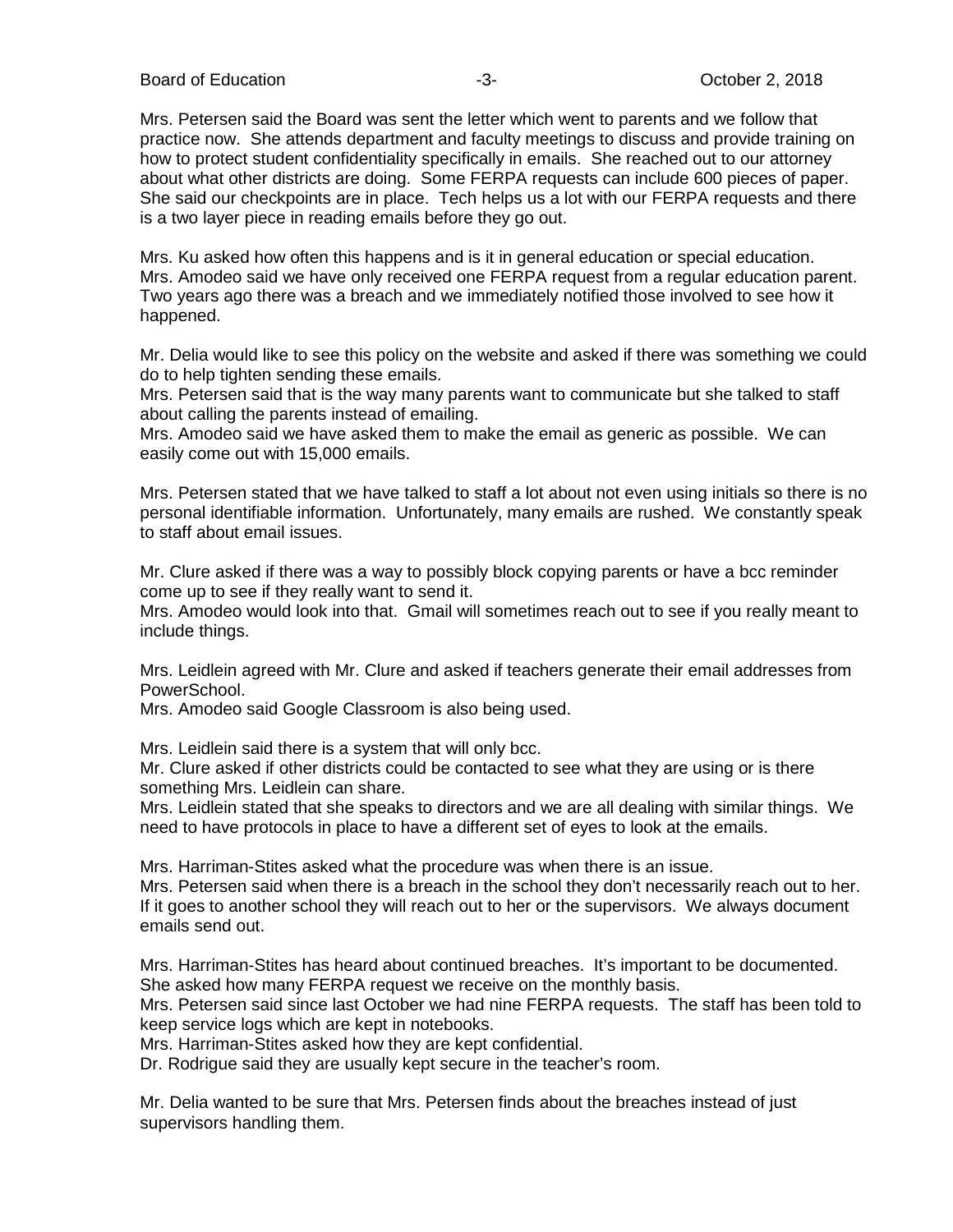Board of Education **Contact Contact Contact Contact Contact Contact Contact Contact Contact Contact Contact Contact Contact Contact Contact Contact Contact Contact Contact Contact Contact Contact Contact Contact Contact Co** 

Dr. Rodrigue said she would know about all special education breaches when they occur. Mrs. Ku said we should have the same protocol in place for regular education breaches also. Mrs. Harriman-Stites said if there are any security breaches Dr. Rodrigue should know about it and look at the protocols in place. Supervisors of the entire department should be notified. Mr. Cruson questioned procedures for information that is sent to parents through the mail. Mrs. Petersen said we have staff that put together the reports they print and mail out. She has spoken to staff about double and triple checking before mailing.

#### Overview of Options of Air Conditioning:

Mr. Faiella spoke about future plans for air conditioning the schools and received pricing information. They looked at the middle school cafeteria, auditorium and the music and chorus area and the Hawley cafeteria and multipurpose room. Classrooms have also been discussed. Electrical work will be needed. A ductless split conditions the air in a space and makes the air quality better. This would be used in the middle school Hawley and Middle Gate. It's simple to install and serves the purpose. The disadvantage is not bringing in fresh air. There is no space to put ductwork in the middle school ceiling so it would have to be on the roof. We would need to have a plan in place to work on the second floor in the middle school and Hawley. Pre-work for Hawley is about \$75,000, for Middle Gate it would be \$55,000 and \$130,000 for redistribution at the middle school. We need to plan what school would be done first.

Dr. Rodrigue said we would work with the principals to determine the best place to begin.

Mr. Cruson asked the life expectancy of ductless units.

Mr. Faiella said 18 to 20 years.

Mr. Delia asked how long it would take for power distribution.

Mr. Faiella said July and August for the three schools.

Mr. Clure asked if we could find out from the schools how often they used the air conditioned space when it's hot. He would prefer air conditioning classrooms over the cafeteria in the middle school.

Dr. Rodrigue said our *n*ext step would be to speak with the administrators in the schools regarding classrooms versus large spaces.

Mrs. Leidlein recommended that the facilities committee meet and bring this back to the Board. Mr. Vouros asked the cost to air condition the whole middle school.

Mr. Faiella said it would be well over \$22M with actual air conditioning. Ductless splits would be much less.

Mrs. Ku asked the life span of the different systems.

Mr. Faiella said big commercial units have a 25 plus year life span. Ductless splits have 20 years.

Mr. Clure asked if it was possible to make changes in time for next spring.

Mr. Faiella said there is nothing budgeted for this work.

Mr. Clure asked if it was possible if we had the money and if it was easier to do it without students in the building to which Mr. Faiella said it was possible and best to do the work with no students in the building.

Amendment to Transportation Contract:

MOTION: Mr. Vouros moved that the Board of Education approve the amendment to the transportation contract. Mrs. Leidlein seconded.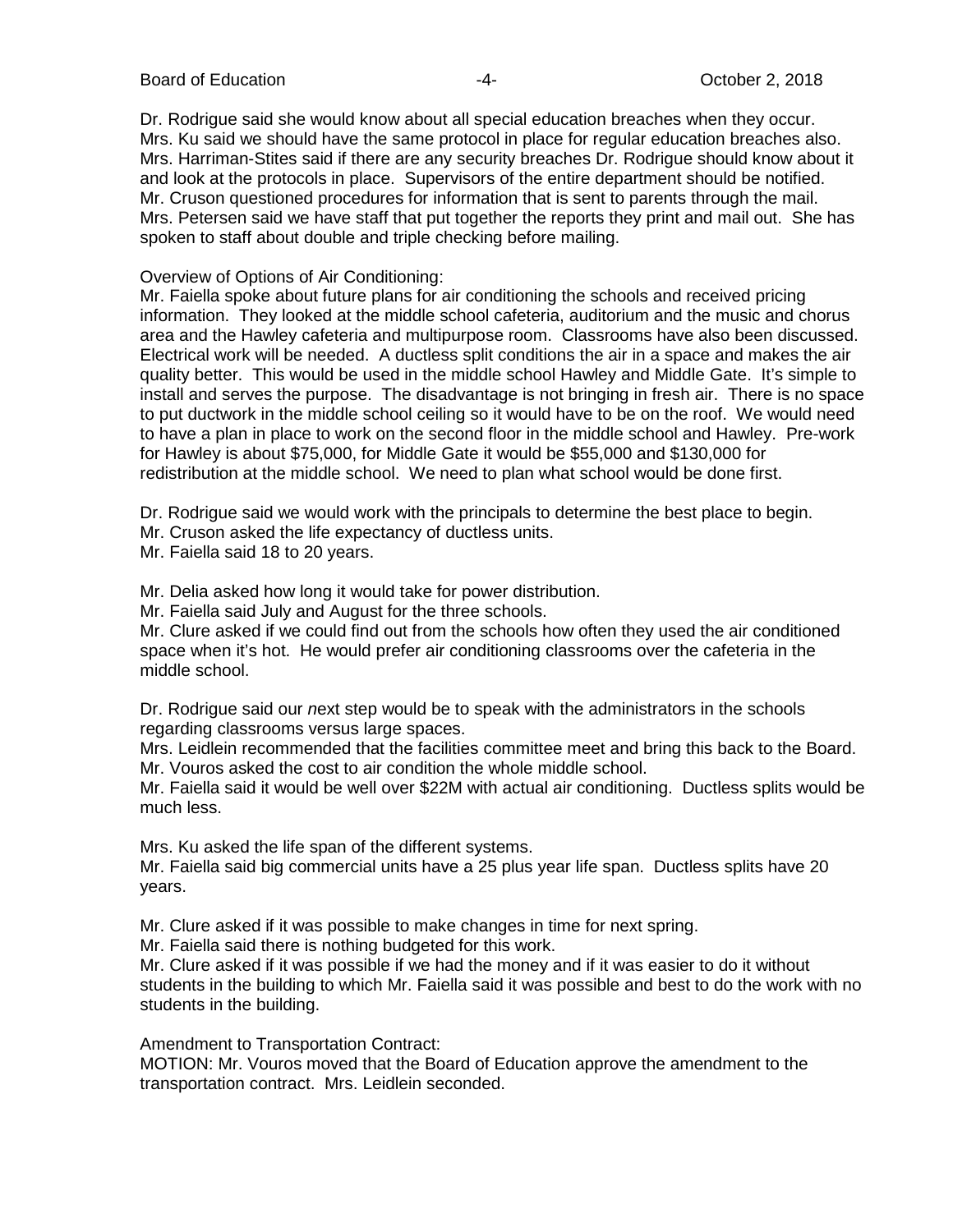Board of Education  $-5$ -  $-5$ -  $-5$ - October 2, 2018

Dr. Rodrigue felt it was in the best interest of the district to amend the transportation contract regarding the number of propane buses as well as having a cost savings.

Mr. Bienkowski went over some of the items in the amendment included updating the bus fleet in three years instead of four years, updating the GPA system, having four cameras instead of two, and fuel savings.

Mrs. Leidlein asked for an explanation of the financials.

Mr. Bienkowski said we are reducing the number of diesel buses so the fuel will go down. The Town bills us for fuel and we are locked in for 40,000 gallons. We wanted to be assured we didn't have to be responsible for that and All-Star offered to take the excess fuel to go to one of their facilities and they will pay for it.

Mr. Clure asked if All-Star approached us about making this change. Mr. Bienkowski said they did. They like to give clients good service and move in new vehicles. They received a Federal grant for the GPS systems.

Mr. Clure said propane seems to be increasing more and diesel might be cheaper in the future. They were purchasing 55 buses but the contract states only new cameras in 50 buses. Mr. Bienkowski would follow through with All-Star.

Mr. Clure hoped the new camera systems would be in all 55 buses. He asked if we require them to store buses in Newtown so we get the property tax benefit.

Mr. Bienkowski said it wouldn't make sense to move them for timing and additional mileage.

Mr. Clure asked if we could add to the contract that they garage them in Newtown.

Dr. Rodrigue believes they store every bus in Newtown and would follow up on that. Mr. Bienkowski said they have six or eight spare buses registered and stored in Newtown. He found wording in the contract which states they must store buses in Newtown without prior written consent of the Board.

Mr. Delia verified that there would be no additional costs to taxpayers if we accept this amendment.

Mr. Bienkowski said that was correct and there is additional revenue for the Town.

Vote: 4 ayes, 2 nays (Mr. Clure, Mr. Delia) 1 abstained (Mr. Cruson) Motion passes.

Agreement for Child Nutrition Programs:

MOTION: Mr. Cruson moved that the Board of Education approve the updated language in the Agreement for Child Nutrition Programs document. Mrs. Harriman-Stites seconded.

Mr. Bienkowski said the State was audited by the Federal government to be in compliance with their guidelines. Action needs to be taken by local Board of Education to authorize the signers. This is just a formality. Motion passes unanimously.

Minutes of September 26, 2018

MOTION: Mr. Delia moved to approve the minutes of September 26, 2018. Mr. Clure seconded. Vote: 3 ayes Motion passes.

Board of Education Budget Goals for 2019-2020: MOTION: Mr. Cruson moved that the Board of Education approve the Board of Education Budget Goals for 2019-2020. Mrs. Harriman-Stites seconded.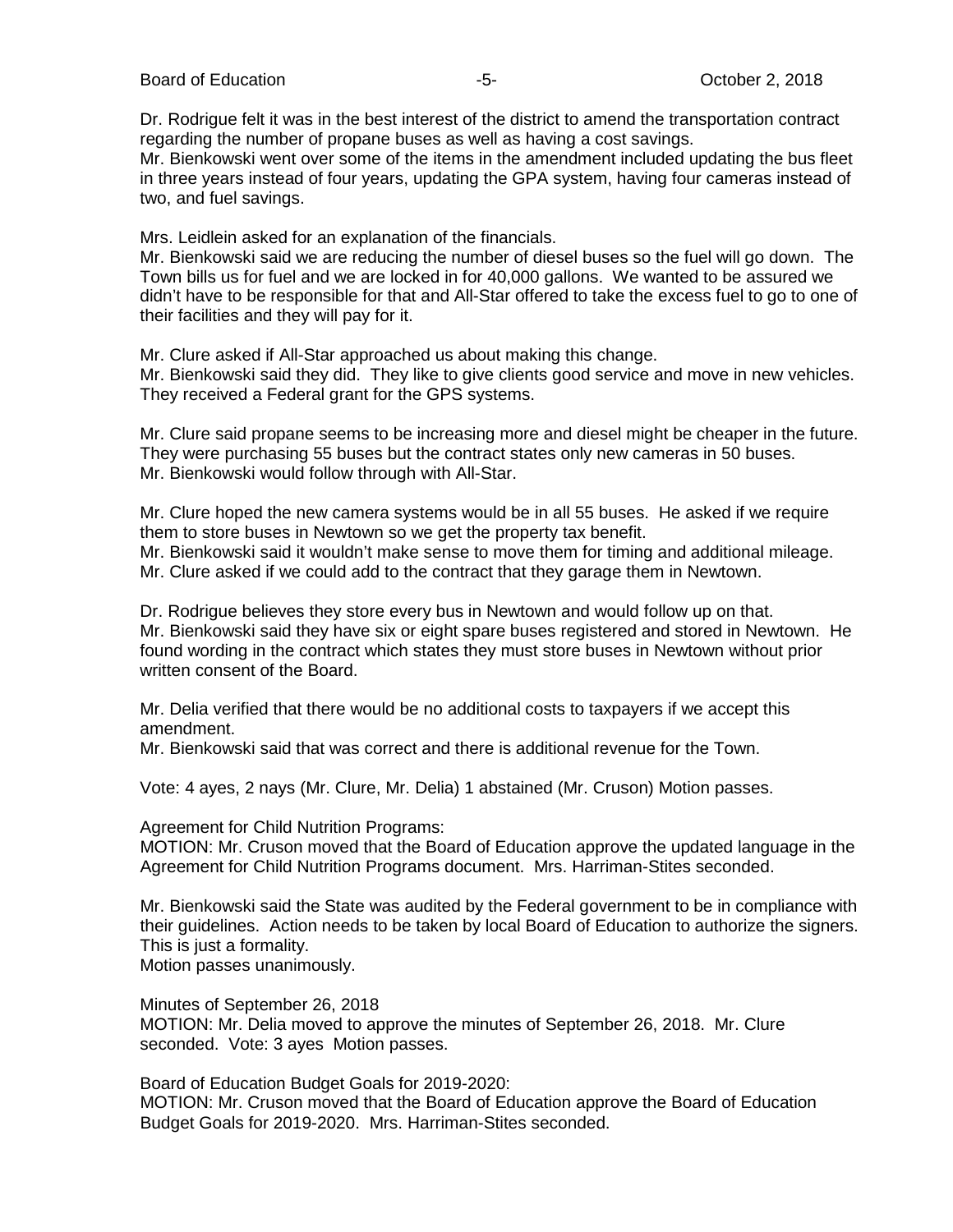Mr. Delia wanted to add something regarding air conditioning which is important for the community and for learning.

MOTION: Mrs. Leidlein moved to amend the motion to replace the fourth and ninth bullets under the "Priorities" section with "Create a plan for maintenance of facilities and vehicles that includes a budget increase to provide air-conditioning capacity in the identified schools." Mrs. Harriman-Stites seconded. Motion passes unanimously.

There was a discussion about the special education self-study which resulted in the following motion.

MOTION: Mr. Cruson moved that the second bullet on page 2 should read "Ensure adequate funding for special education that meets needs, including those that are identified in the selfstudy." Mr. Delia seconded. Motion passes unanimously.

Mr. Clure asked about adding an item to address the non-lapsing account to include what options we would have to use the funds.

Mrs. Ku said that would be a separate discussion. The non-lapsing account isn't in the budget for special education. If money is left over in the special education contingency, we will ask the Board of Finance to roll it over into a fund designated for special education.

Mrs. Harriman-Stites was concerned that we have a lot of extracurricular activities and being consistent with the level of support.

Dr. Rodrigue said there is not the same level of funding for activities as some are supported by students.

MOTION: Mr. Delia moved to change the third bullet on page 2 to read "Evaluate funding for all extracurricular activities to determine an appropriate level of support." Mr. Cruson seconded. Motion passes unanimously.

The last bullet on page two was removed. Vote on main motion: Passes unanimously.

#### Item 7 – Public Participation

Alissa Heizler-Mendoza, 3 Bobcat Road, shared that several families would be attending the Decoding Dyslexia Forum at the State on October 11 and she invited the Board to attend. They were also asked to present. They will have an awareness table for dyslexia at the Booth Library. She reached out to the special education administration on how to collaborate on dyslexia awareness but received no reply.

Liza Mecca, 10 Wills Road, said her daughter is now showing signs of dyslexia which is hereditary. They are moving at the end of the school year. We don't need a self-study to teach students how to read. So many children are suffering and should have access to services. This should be addressed before December.

Melissa Schroeder, 4 Ridge Valley Road, said her fifteen-year-old son has ADHD. He is so far behind he had to move to Chicago with his father because he hasn't received support the last two years. He went through a school year with only two assignments turned in. We chose Newtown for the schools and environment. She has three other children. Her son has to be home-schooled. The community should get involved.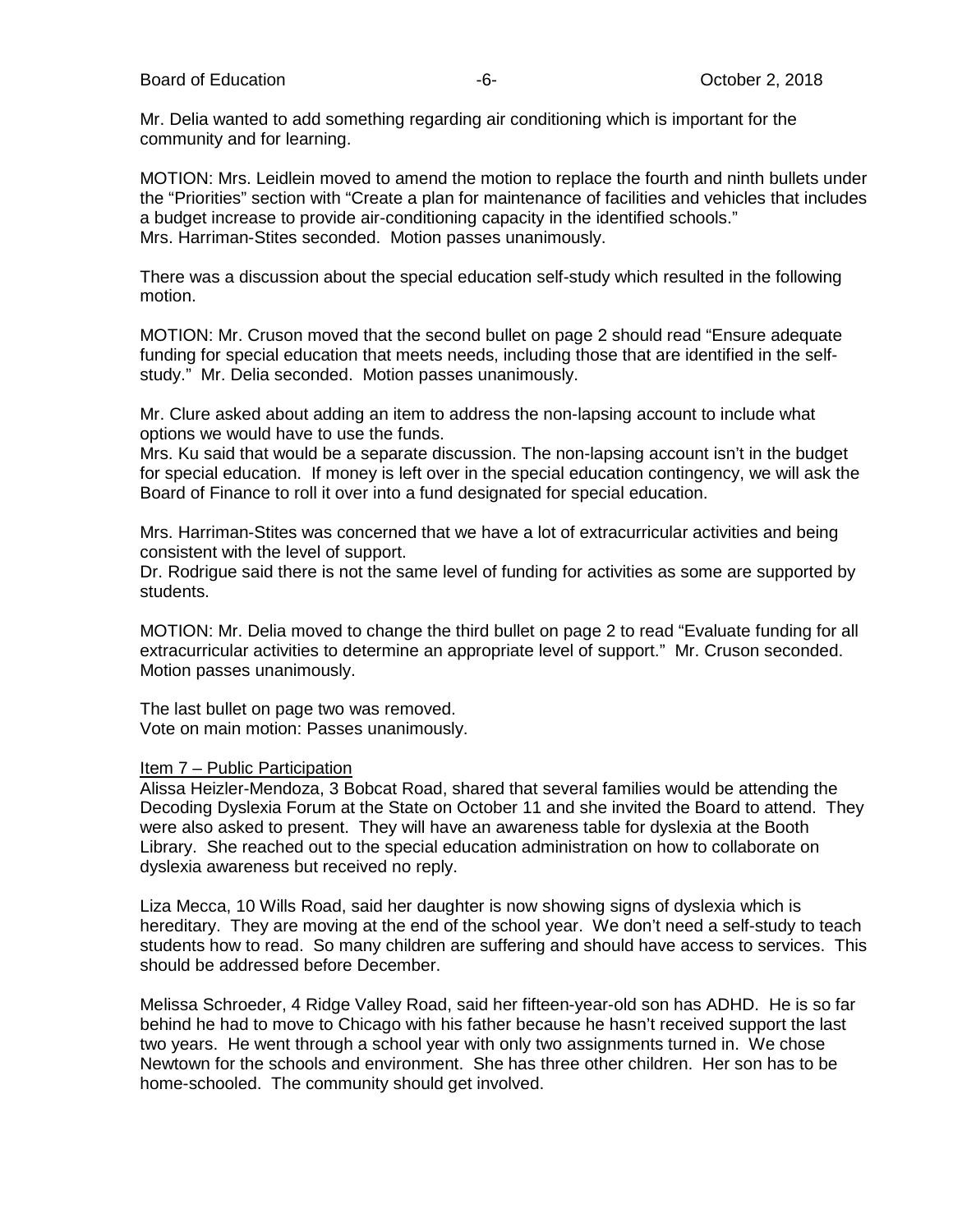Board of Education **Contact Education** 17- 17- The Correct Correct Correct Poet Correct Poet Correct Poet Correct Poet Correct Poet Correct Poet Correct Poet Correct Poet Correct Poet Correct Poet Correct Poet Correct Poet

MOTION: Mr. Cruson moved to adjourn. Mrs. Harriman-Stites seconded. Motion passes unanimously.

Item 8 - Adjournment The meeting adjourned at 10:22 p.m.

Respectfully Submitted:

\_\_\_\_\_\_\_\_\_\_\_\_\_\_\_\_\_\_\_\_\_\_\_\_\_\_\_\_\_\_\_\_\_\_\_\_ Daniel J. Cruson, Jr. **Secretary**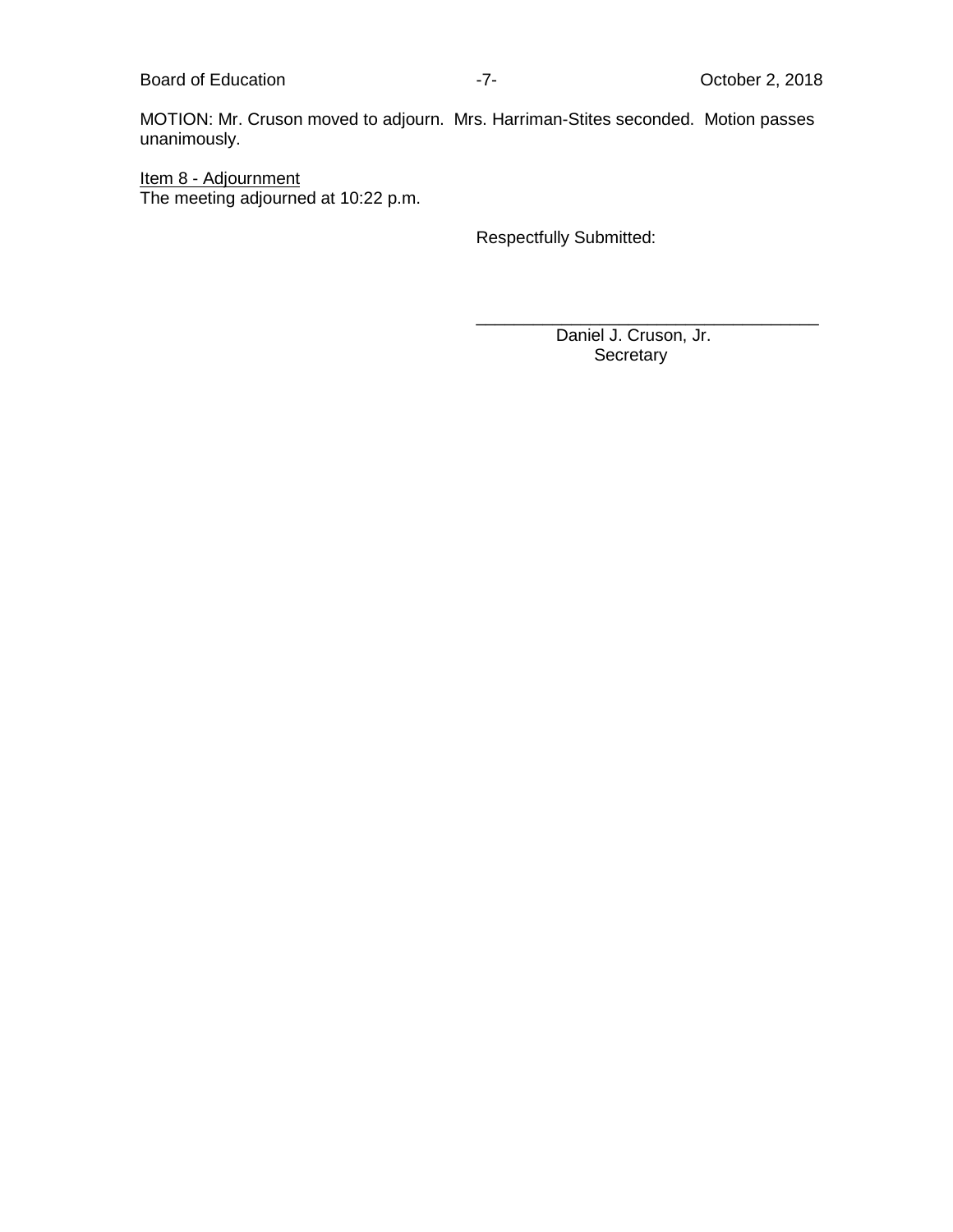Coalda GWE

Skybridge Americas, Inc. 7600 69th Avenue Greenfield, MN 55373

PAGE: DATE: **CHECK NUMBER: CHECK AMOUNT:** 

**SUMMARY** 

1 OF 1 09/07/2018 0100012388 \$31.35

10766784 - 00097

醚

HAWLEY ELEMENTARY SCHOOL 29 CHURCH HILL RD NEWTOWN, CT 06470-1644

Thank you for your participation in Coca-Cola Give! We invite your school to sign up for electronic payments as we seek to move away from physical check payment. Please email GiveCustomerCare@skybridgeamericas.com to get started.



#"0100012388# 10910000221.104793100207#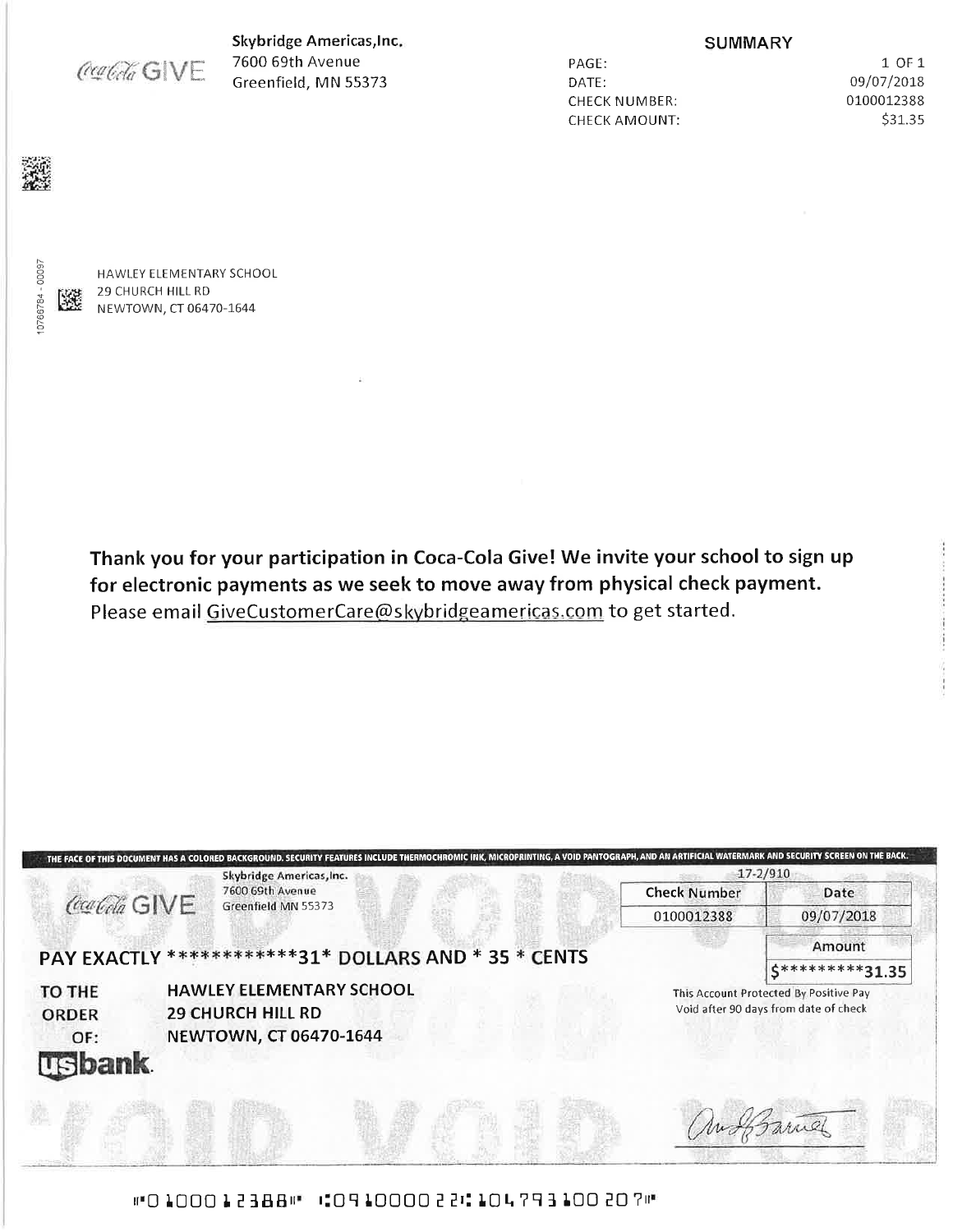**To: Board of Education** 

Date: September 20, 2018

From: Tom Einhorn, Principal NMS

Please allow us to accept the attached generous donation from the Newtown Education Foundation to support Project Lead the Way at Newtown Middle School.

**Tom Einhorn**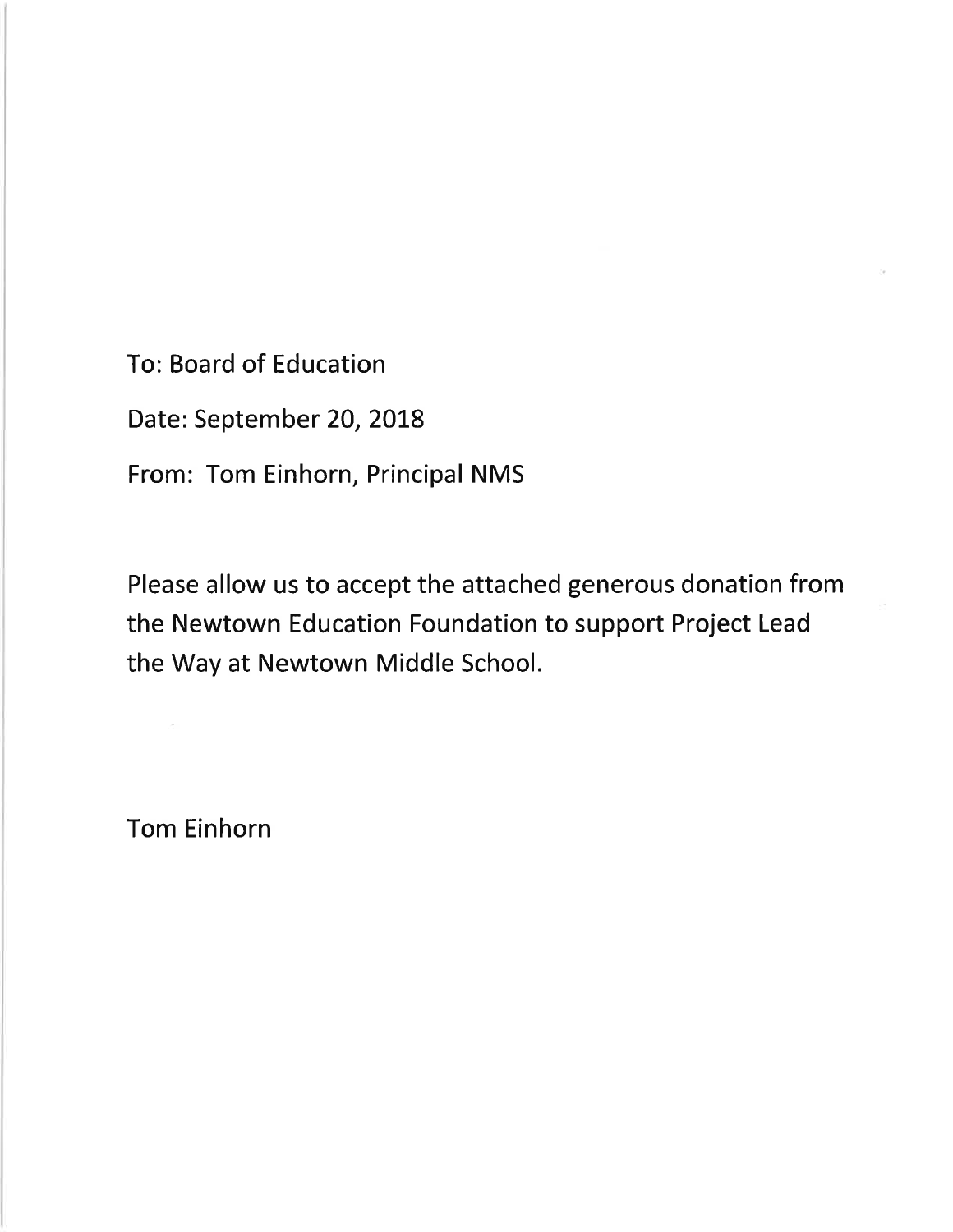# NewtownEducation **SSIMILY STATE: FOUNDATION**

September 1, 2018

Dear Mr. Tom Einhorn,

Congratulations! The Newtown Education Foundation (NEF) is excited to announce that we are granting Newtown Middle School with \$3300 to support your Project Lead the Way initiative. The Newtown Education is proud to be able to support experiences for Newtown's students by promoting innovation and creativity through collaboration with the community.

Respectfully,

Allyson Story

**Allyson Story** Chairperson

Please confirm acceptance of this grant by signing and dating below.

Signature

9.20.18 Date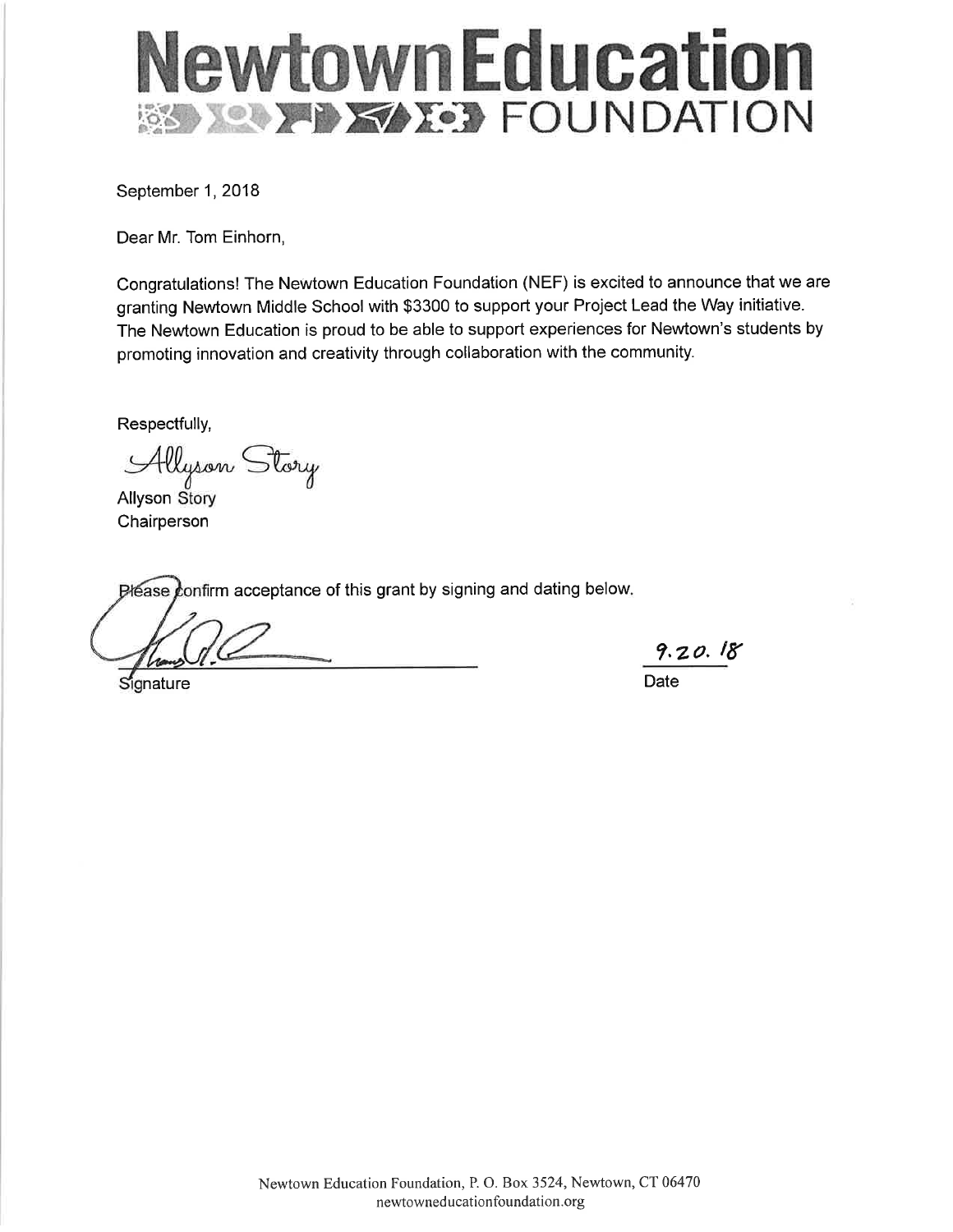## Correspondence Report  $9/18/2018 - 10/01/2018$

| <b>Date</b> | <b>Name</b>         | <b>Subject</b>                                  |
|-------------|---------------------|-------------------------------------------------|
| 9/22/2018   | <b>Brenda McRae</b> | <b>Special Ed Self Study</b>                    |
| 9/22/2018   | <b>Brenda McRae</b> | <b>Special Ed Self Study</b>                    |
| 9/24/2018   | Kimberly Bragoli    | <b>Special Education Services</b>               |
| 9/26/2018   | <b>Brenda McRae</b> | <b>Special Ed Self Study</b>                    |
| 9/28/2018   | David Knight        | October BOE Meeting - student<br>privacy issues |
| 9/28/2018   | David Knight        | October BOE Meeting - student<br>privacy issues |
|             |                     |                                                 |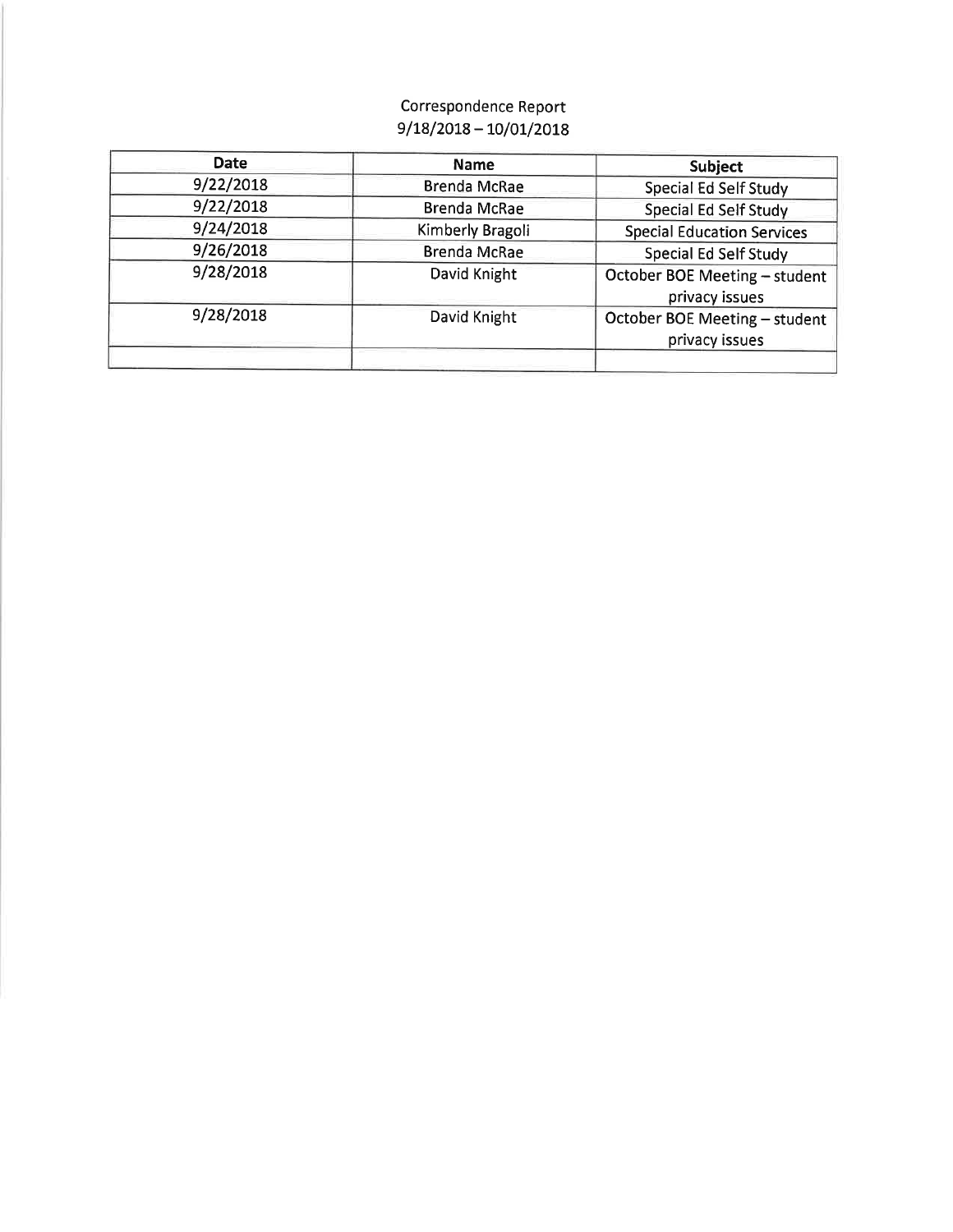## **ASSUMPTIONS 2018-2019 BOARD OF EDUCATION BUDGET**

- The Newtown Board of Education's mission to inspire every student to excel will be the foundation of all decision making.
- Open and honest communication and cooperation will be maintained with other municipal boards and the community throughout the budget process.
- State and Federal financial support of education will not keep pace with increased  $\bullet$ programming mandates and will be further reduced by legislation and reductions of grants and other supports to local communities. The Department of Education support will be reduced come to close during the 2016-2017 school year and there will be a need for continued services and staffing for the 2017-2018 school year.
- Safety, security and health standards will be supported through continued training of staff; e.gt., District Security Committee, Anti-bullying Safe School Climate, Blood Borne Pathogens, Sexual harassment/Title IX, Mandated reporting, OSHA (Office of Safety and Health Administration).
- Salaries and benefits will be based on commitments incurred through collective bargaining and other employment agreements.
- Existing programs and services will be reviewed, evaluated, maintained or adjusted as the educational needs of students change.
- Overall certified and classified staffing levels will be adjusted based on enrollment, ۰ programming, safety factors and facility considerations.

# **PRIORITIES** 2018-2019 BOARD OF EDUCATION BUDGET

- Support funding for appropriate class sizes at all levels of instruction.
- **Create** Maintain a contingency item in the budget for Special Education enrollment changes.
- Continue a level funding plan for expansion and sustainability of technology with access and equity for all students.
- Create Continue a level funding plan for maintenance of facilities and vehicles.
- Continue to pursue opportunities to share services, where appropriate, between the Board of Education and all town departments and participate in regional services when they are beneficial to the district.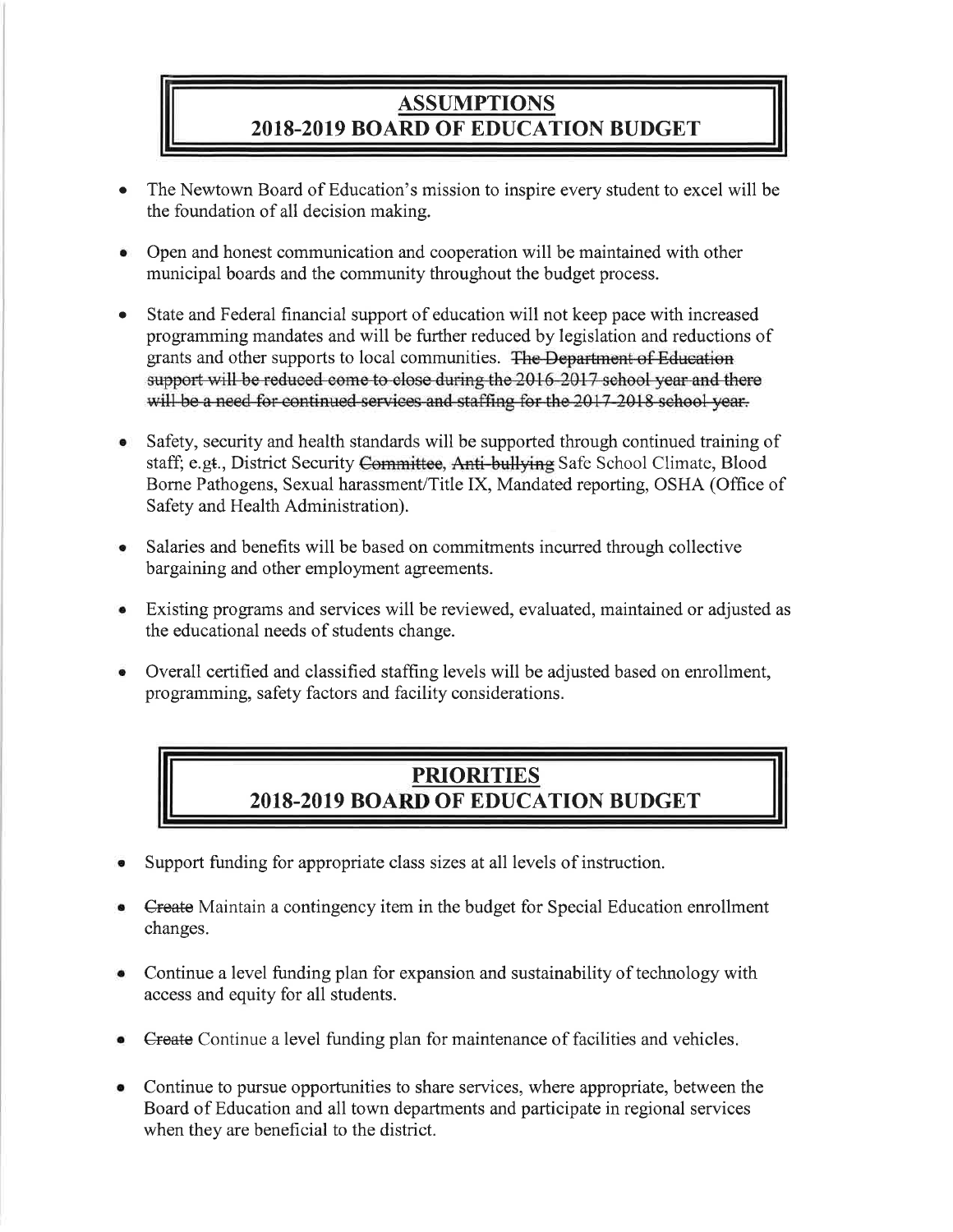- Ensure adequate funding for mental health resources to meet student needs  $\bullet$
- Ensure adequate funding for special education that meets needs, if any, that are  $\bullet$ identified in the self-study.
- Ensure consistency in the support for all extracurricular activities in the district.  $\bullet$
- Include an incremental increase in the facilities budget to increase air conditioning capacity in the schools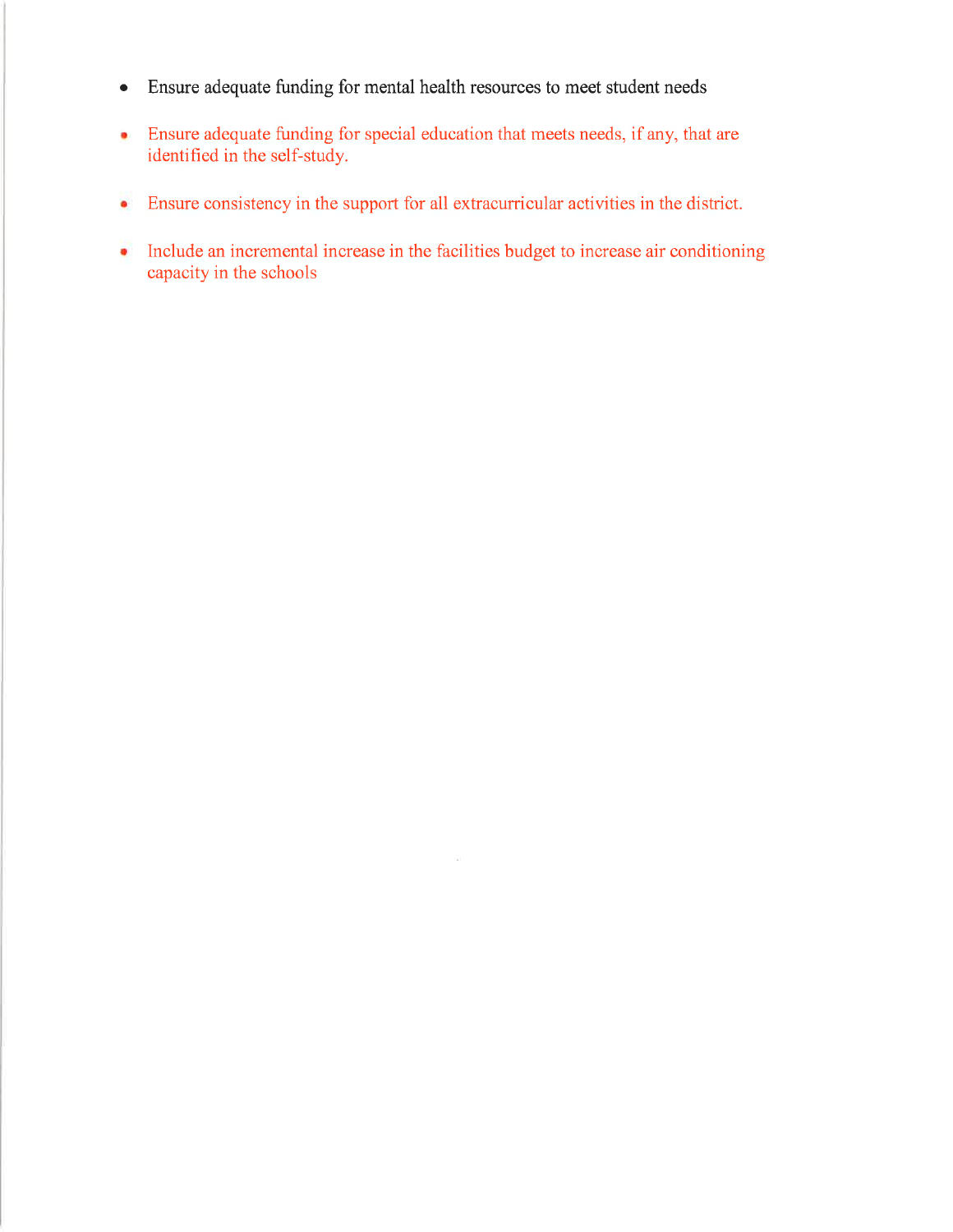#### 9/26/2018

All Star Transportation has proposed changes to their current transportation contract, which will be positive enhancements to their operations in Newtown. They affect the following areas of the contract:

#### Equipment:

Rather than replace the fleet over four years per current contract they proposed the following schedule: 2017-18 13 new buses model year 2018 (done)

2018-19 21 new buses model year 2019 (8 additional)

2019-20 21 new buses model year 2020 (9 additional)

2020-21 same fleet (no changes)

2021-22 same fleet (no changes)

#### GPS:

Current Motorola GPS system will be replaced for the start of the 2018-19 school years with an all new Zonar cellular system.

#### Video cameras:

Current Pro-Vision 700 digital series cameras will be replaced with new Pro-Vision 800 series digital high definition 4 camera system. 34 buses will be equipped for 2018-19 school year and 16 buses will be equipped for 2019-20 school year.

#### Fuel:

Contractor will absorb any shortage the BOE has of 40,000 gallon diesel fuel obligation with East River Energy.

All Star has been changing out buses in many districts; they are continually updating their fleet to provide the newest safest buses on the market.

Some districts have agreed to this via a contract amendment and some just did a letter attachment to contract.

The All Star towns that currently have switched to Propane are; Torrington, New Milford, Seymour, and a phase in of buses started this year in Region 16. They are in discussions with two towns now to begin a phase in of propane buses next year.

Replacing seven year old diesel buses with new propane buses is good for the BOE and its students.

Propane fuel is cheaper and safer than diesel. The cost savings in fuel this year will be \$6,416 based on the 'not to exceed' limits included in the contract.

Environmentally friendly, propane is a nontoxic, non-contaminant, no-spill fuel.

This will provide increased tax revenue on the new buses for Town in the neighborhood of \$9,600 (total 8 buses)

All new state of the art digital cameras and new state of the art GPS system at no additional cost to the BOE.

All of these items have been reviewed with the District's attorney who has prepared the draft of an amendment to the existing contract.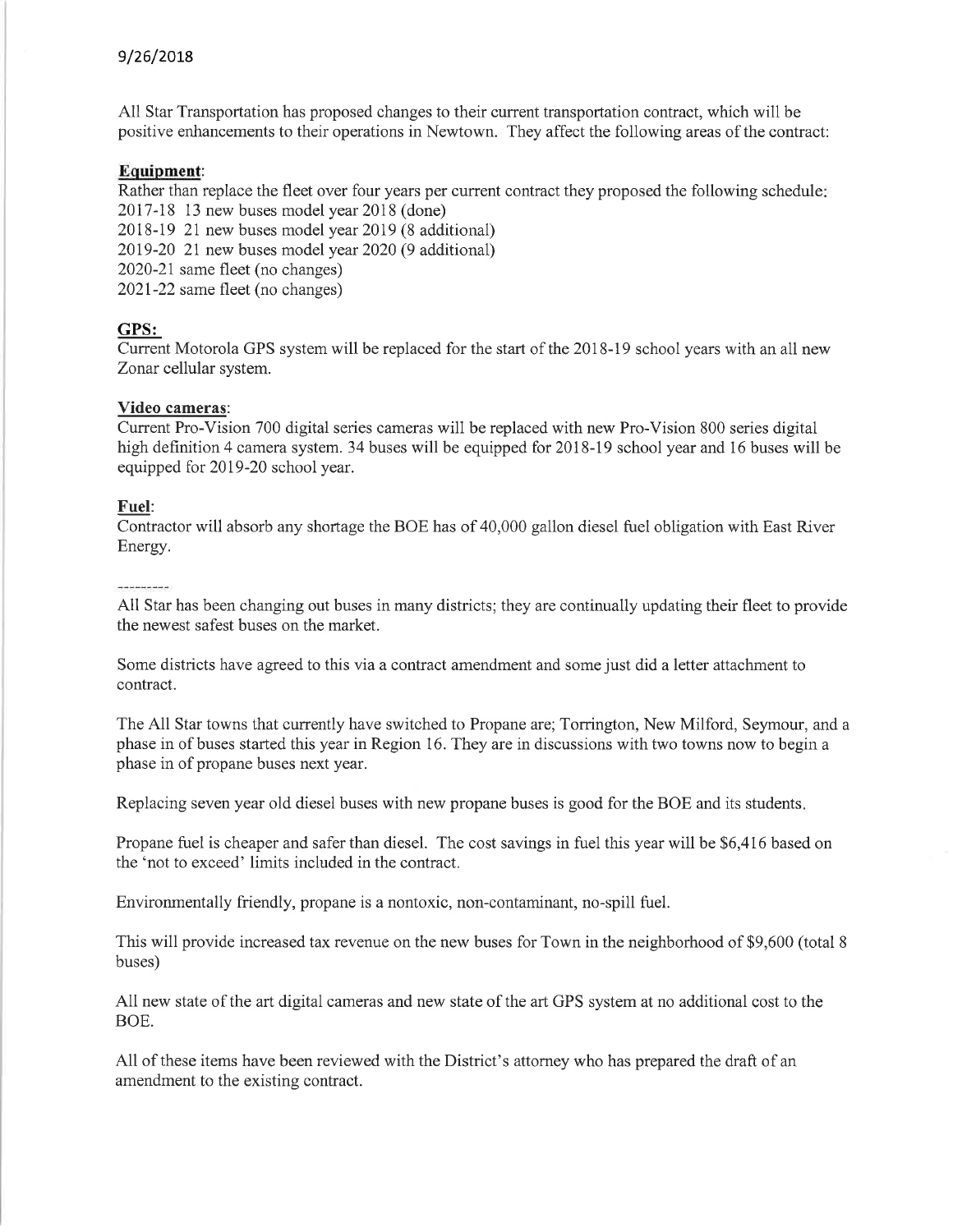## **NEWTOWN PUBLIC SCHOOLS BUSINESS OFFICE**

### **MEMORANDUM**

DATE: October 2, 2018

 $1.5$ 

Board of Education TO:

Ron Bienkowski, Director of Business FROM:

Amendment to Transportation Contract **SUBJECT:** 

The Amendment you received has been revised slightly by Shipman & Goodwin for clarity regarding the fleet. This represents the final draft regarding this.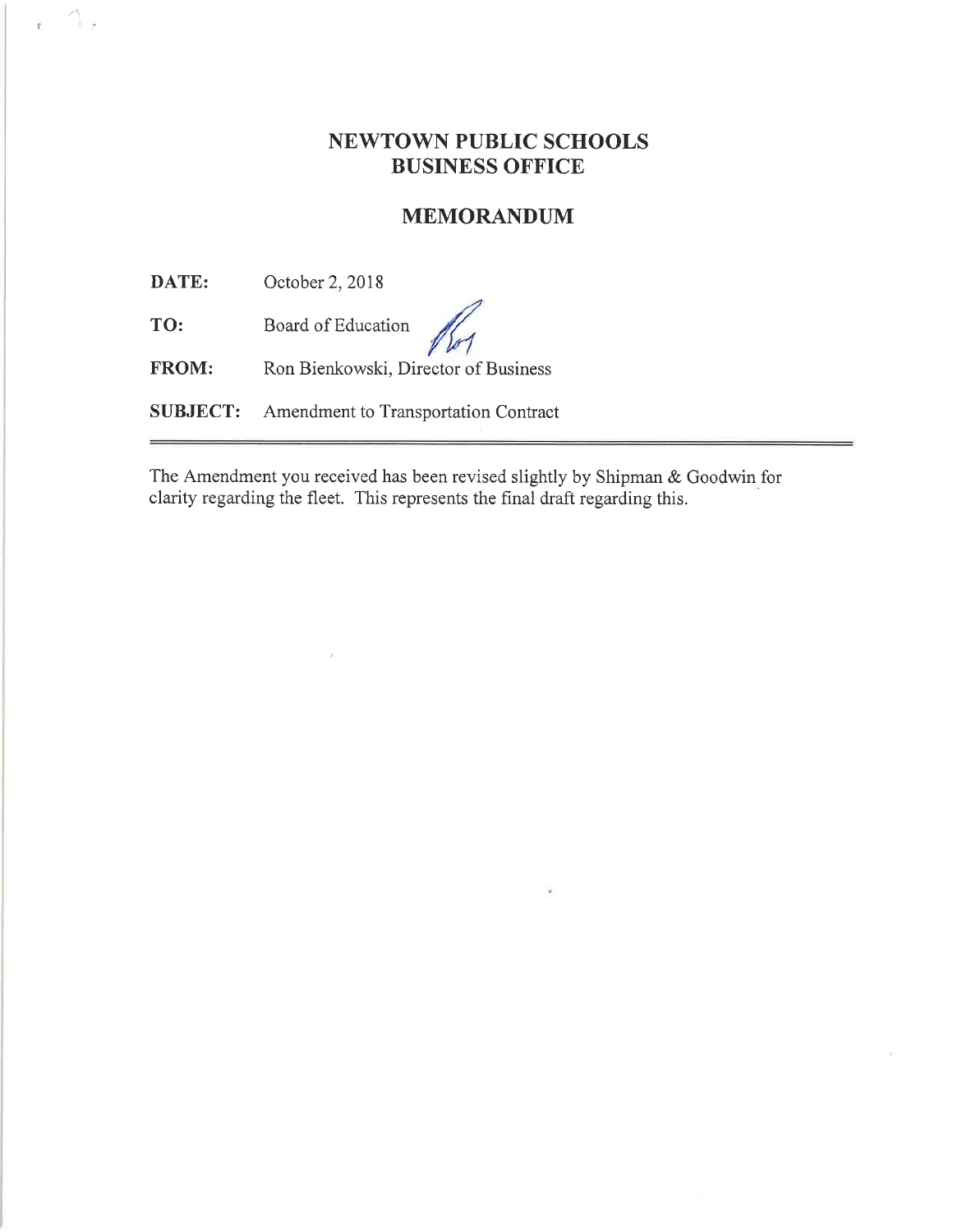#### **FIRST AMENDMENT TO CONTRACT FOR TRANSPORTATION SERVICES**

THIS FIRST AMENDMENT TO CONTRACT FOR TRANSPORTATION **SERVICES** (the "First Amendment") entered into as of the day of 2018, by and between the NEWTOWN BOARD OF EDUCATION (the "Board") and ALL-STAR TRANSPORTATION, LLC (the "Contractor").

#### **RECITALS**

**WHEREAS**, the Board and the Contractor entered into a Contract for Transportation Services dated as of January 17, 2017 (the "Contract"); and

**WHEREAS**, the parties desire to amend certain terms and conditions of the Contract, as hereinafter set forth.

NOW, THEREFORE, for valuable consideration, the receipt and sufficiency of which is hereby acknowledged, the parties agree as follows:

 $1<sub>1</sub>$ Section 10.3 of the Contract is deleted in its entirety and replaced with the following:

"10.3 At the time of the execution of the Contract, the Contractor had agreed that each year it would replace 25% of the existing fleet providing regular daily transportation and special education transportation with new propane autogas powered buses, so that the entire fleet would be replaced within the first four (4) years of the Contract, based on the estimated number of buses described in Section 10.2 as follows:

| 2017-18 | 13 new buses (model year 2017) |
|---------|--------------------------------|
| 2018-19 | 13 new buses (model year 2018) |
| 2019-20 | 12 new buses (model year 2019) |
| 2020-21 | 12 new buses (model year 2020) |
| 2021-22 | Same fleet                     |

In addition, after implementing the two tier system during the 2017-18 school year, the Board is currently using four buses for regular daily transportation along with one special education bus in addition to the estimated number of buses described in Section 10.2.

As of the start of the 2018-2019 school year, the Contractor has made the replacements described below for the 2017-2018 and 2018-2019 school years, and the Contractor agrees that it shall replace in the 2019-2020 school year the remaining existing fleet providing regular daily transportation and special education transportation with new propane autogas powered buses, so that the entire fleet is replaced with propane autogas powered buses within the first three (3) years of the Contract and the Contractor shall have and keep such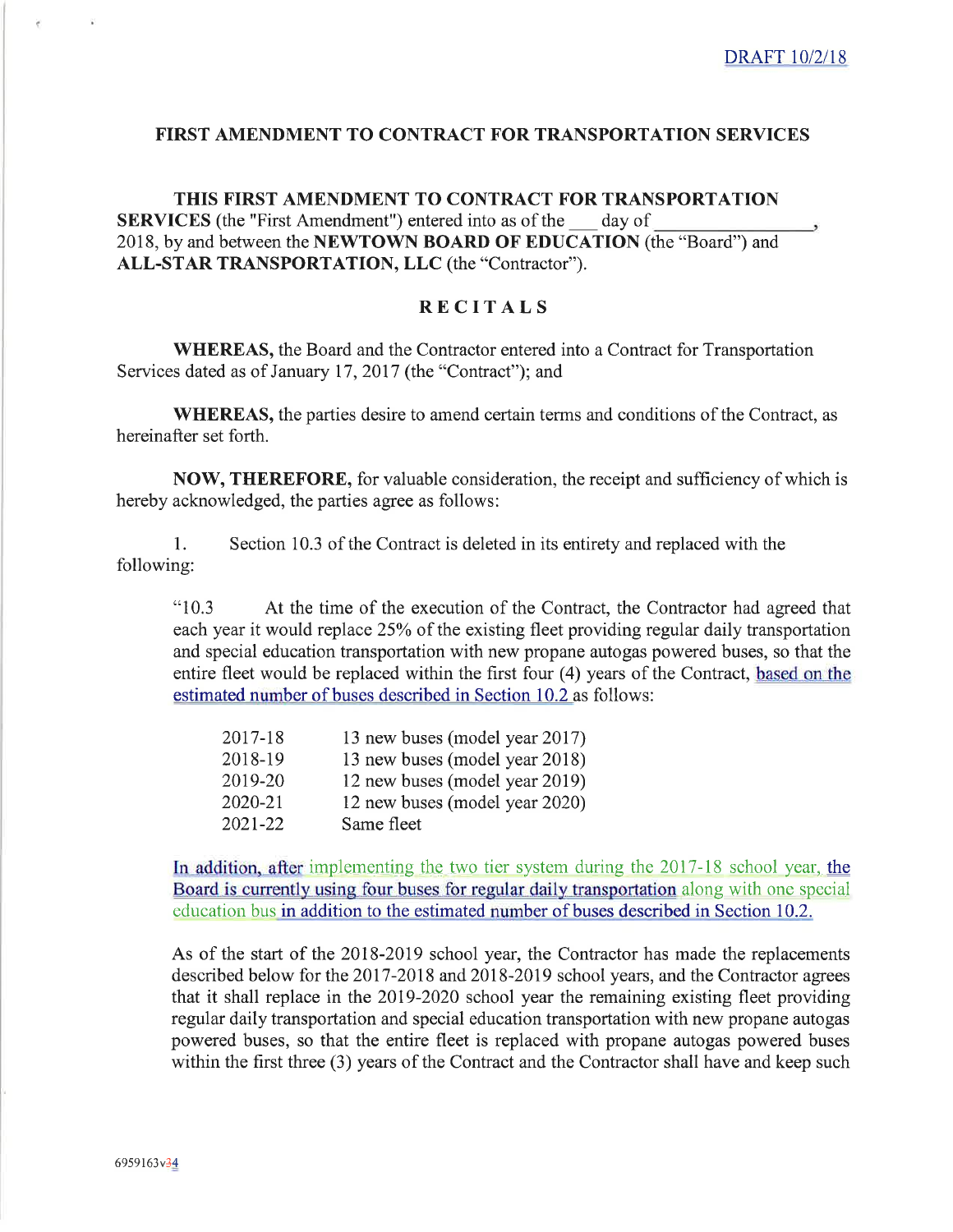fleet of propane autogas powered buses during the term of the Contract, (unless modified or approved by the Board), based on the new estimated number of buses as follows:

| 2017-18 | 13 new buses (model year 2018) |
|---------|--------------------------------|
| 2018-19 | 21 new buses (model year 2019) |
| 2019-20 | 21 new buses (model year 2020) |
| 2020-21 | Same fleet                     |
| 2021-22 | Same fleet                     |

All Type I buses being phased out from regular daily transportation and special education transportation are 2013 diesels. All Type II buses being phased out from regular daily transportation and special education transportation are 2014 diesels and gasoline vehicles. The phased out vehicles shall continue to be used to provide the Board's athletic and field trip transportation or be used as spare vehicles." (By implementing the two tier system during the 2017-18 school year, four buses were added along with one special education bus.)

 $\overline{2}$ . Section 10.12 of the Contract is amended to add the following:

"10.12 As of the 2018-2019 school year, the current Pro-Vision 700 digital series cameras will be replaced with a new Pro-Vision 800 series digital high definition 4 camera system. The Contractor shall make this replacement on 34 buses in the 2018-19 school year and 16 buses in the 2019-20 school year."

 $3.$ Section 10.13 of the Contract is amended to add the following:

"10.13 The current Motorola GPS system will be replaced at the start of the 2018-19 school year with an all new Zonar cellular system."

 $4.$ A new Section 12.7 is added to the Contract, as follows:

"12.7 Because the Contractor has replaced the diesel and gasoline vehicles with propane vehicles earlier than the original Section 10.3 of the Contract required for the 2018-2019 school year, and the Board had relied on the replacement schedule outlined in the original Section 10.3 of the Contract in locking in prices and committing to purchase diesel, gasoline and propane fuel for the vehicles used under this Contract for the 2018-2019 school year, the Contractor agrees that it shall be responsible for, reimburse the Board for and hold the Board harmless for the additional costs the Board may incur during the 2018-2019 school year related to the purchase of fuel, in particular:

(a) While the Board shall pay for propane fuel as outlined in Section 12.3 of the Contract, in the event that the Board's actual cost of propane fuel during the 2018-2019 school year is more than the Board's current contracted rate (\$1.29 per gallon), then the Contractor agrees to reimburse the Board for the difference in the cost of propane fuel between the actual rate and the contracted rate attributable to the eight (8) additional propane vehicles (so the additional cost per gallon x 2,970 gallons x 8 vehicles). The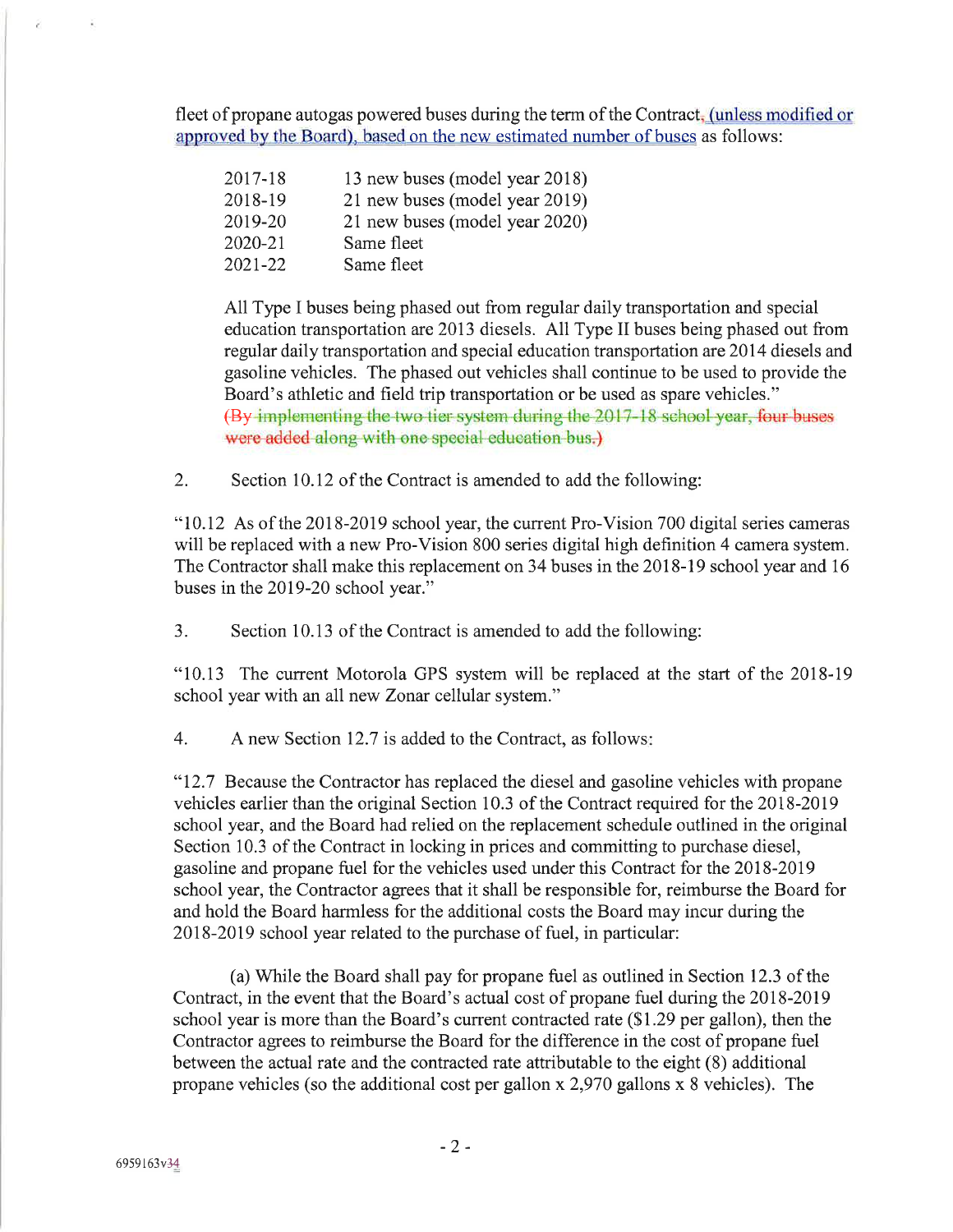Board shall not lock in the price for propane fuel to be used in the 8 buses for the remainder of the 2018-2019 school year until this Amendment has been executed by the Contractor. The Board shall invoice the Contractor for these amounts once the Board has locked in the price for the propane fuel. Any true-up related to the propane shall be done after the end of the school year.

(b) The Contractor shall arrange with the Town to assume the Town's obligations to purchase a portion of the diesel fuel from the Town's vendor, East River Energy, up to an amount that would be used in the eight (8) diesel vehicles that will no longer be used for regular daily transportation, which is currently estimated to be 17,600 gallons at a contracted rate of \$2.106042 per gallon. An amount (to be based on actual usage for the first quarter of the school year through the end of December) for the school year shall be determined by January 15, 2019 and the Board shall provide notification to the Contractor of this amount. In the event that the Contractor does not or is not able to assume those obligations in that amount by March 1, 2019, then the Contractor agrees to reimburse the Board for the cost of such diesel fuel and the Board shall invoice the Contractor for the above-described amounts by April 1, 2019.

(c) If the amounts described in subsections (a) and (b) are not paid by the Contractor within thirty (30) days of an invoice by the Board to the Contractor outlining the charges, then the Board may reduce such amounts from the amounts to be paid by the Board to Contractor under this Agreement.

(d) In addition, the Board is relying on the Contractor's agreement to replace the vehicles as described in the Section 10.3 of the Contract as revised by this Amendment (and not sooner) in locking in and committing to purchase fuel for the current and upcoming school years and so the Contractor agrees that it shall not obtain or change vehicles other than as stated in the schedule for the vehicles in Section 10.3 of the Contract as revised by this Amendment, unless modified or approved by the Board."

 $5<sub>1</sub>$ Miscellaneous.

Except as otherwise expressly provided by this First Amendment, all of the (a) respective terms, conditions and provisions of the Contract shall remain in full force and effect. It is declared and agreed by each of the parties hereto that this First Amendment and the Contract be read and construed as one instrument.

 $(b)$ This First Amendment may be executed and delivered in any number of counterparts, each of which shall constitute an original, but all of which when taken together shall constitute but one and the same First Amendment.

The provisions of this First Amendment shall be binding upon and inure to  $(c)$ the benefit of the parties hereto and their respective successors and assigns.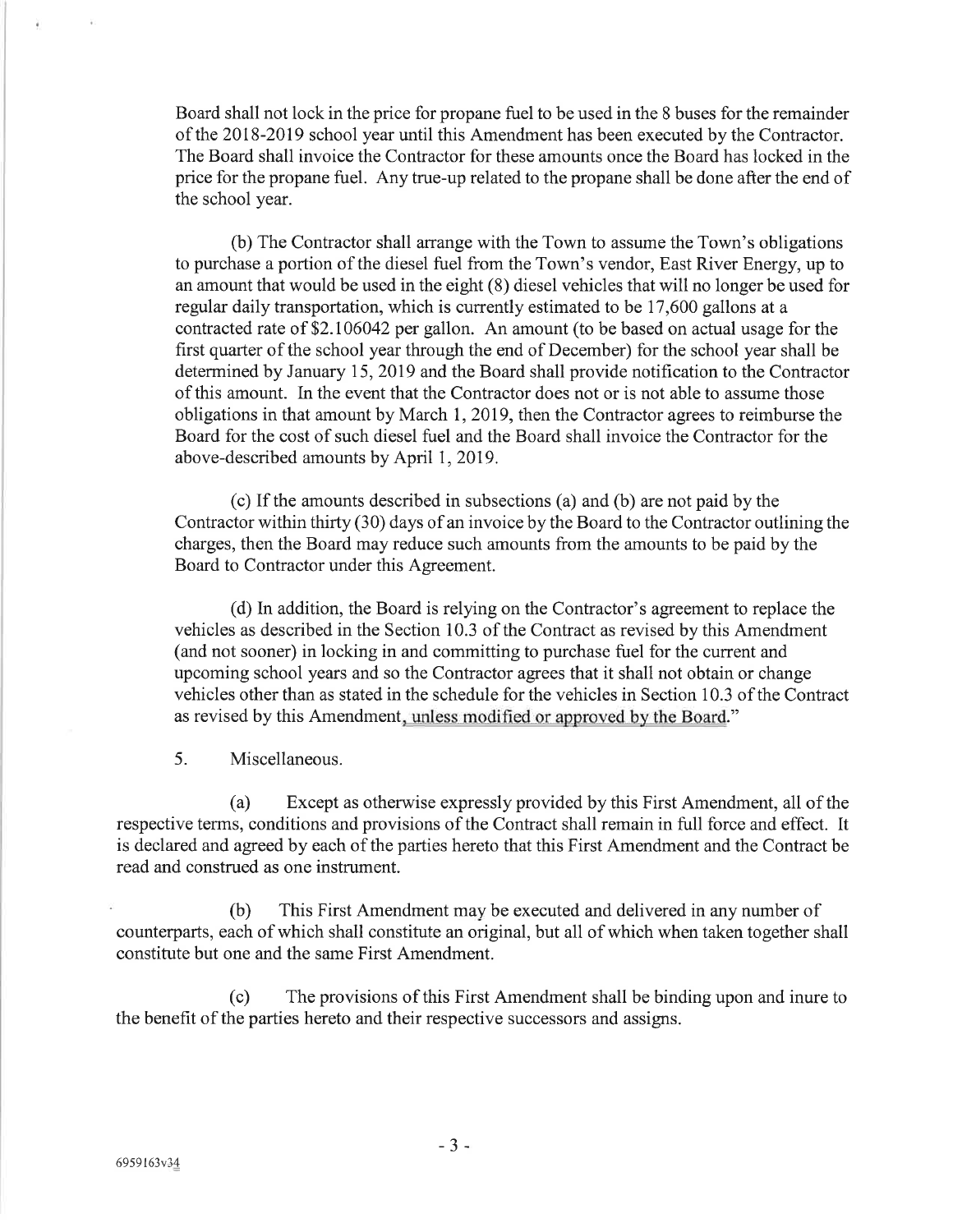IN WITNESS WHEREOF, the parties hereto have executed this First Amendment as of the date set forth above.

NEWTOWN BOARD OF EDUCATION

ALL-STAR TRANSPORTATION, LLC

<u> 1980 - Jan Berlin, mars al provincia estableci</u>

<u> 1989 - Jan Stein Stein, fransk politiker (d. 1989)</u> <u> 1989 - Johann Barn, mars et al. (b. 1989)</u>

 $\label{eq:1} \mathcal{A} = \omega_{121} - \mathcal{R}.$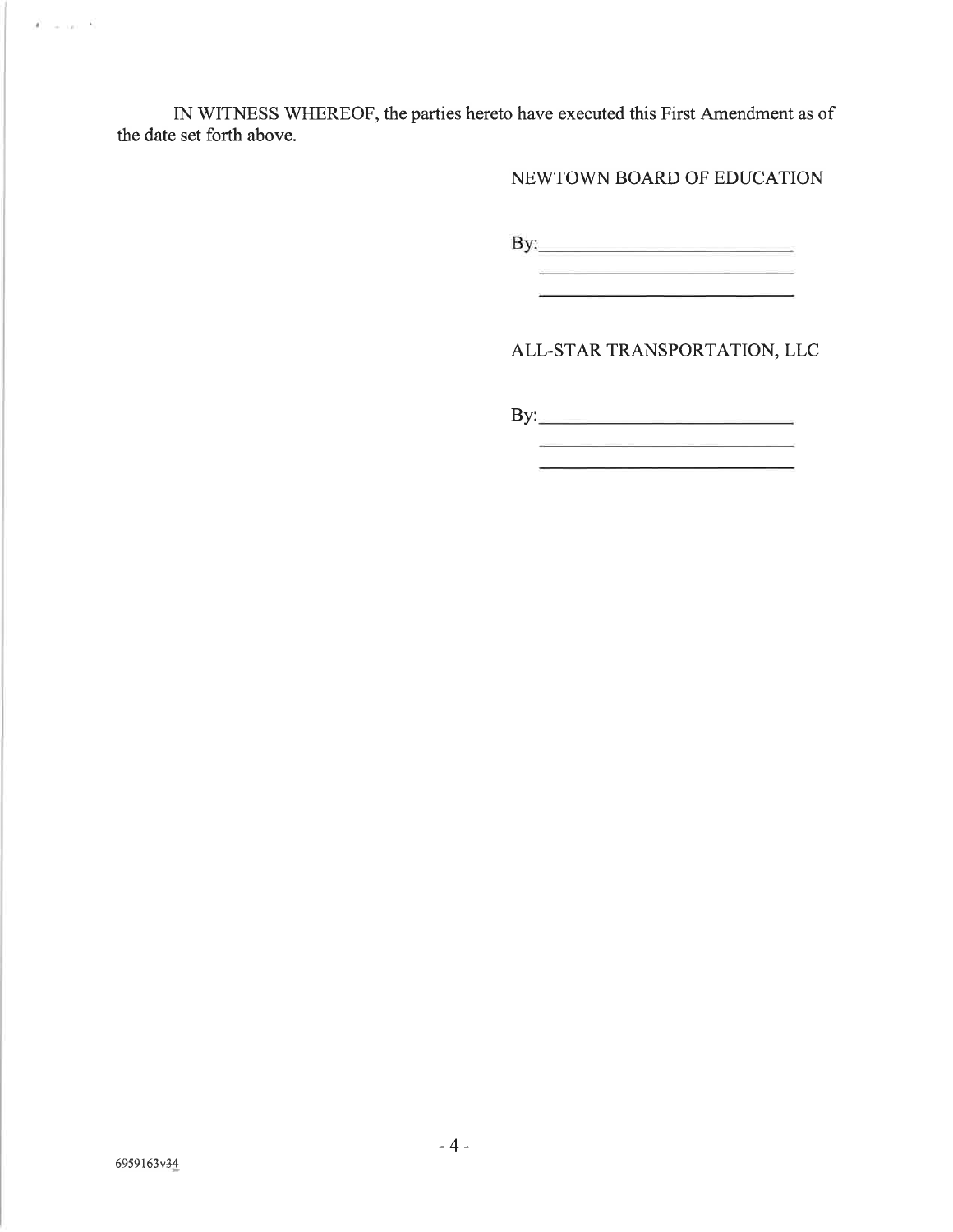Document comparison by Workshare 9 on Tuesday, October 2, 2018 11:56:48 AM

| linterwovenSite://sgdms.shipman.com/SG/6959163/3          |
|-----------------------------------------------------------|
| #6959163v3 <sg> - Newtown Board of Education/</sg>        |
| Amendment to transportation contract with All-Star (2018) |
| interwovenSite://sgdms.shipman.com/SG/6959163/4           |
| #6959163v4 <sg> - Newtown Board of Education/</sg>        |
| Amendment to transportation contract with All-Star (2018) |
| Standard                                                  |
|                                                           |

| Legend:           |  |
|-------------------|--|
| Insertion         |  |
| <b>Deletion</b>   |  |
| Moved from        |  |
| Moved to          |  |
| Style change      |  |
| Format change     |  |
| Moved deletion    |  |
| lInserted cell    |  |
| Deleted cell      |  |
| Moved cell        |  |
| Split/Merged cell |  |
| Padding cell      |  |

 $\mathbb{E} \sim \mathbb{E} \times 10^{-12}$ 

| <b>Statistics:</b> |                |
|--------------------|----------------|
|                    | Count          |
| <b>Insertions</b>  | 9              |
| Deletions          | 6              |
| Moved from         | $\overline{2}$ |
| Moved to           | 2              |
| Style change       |                |
| Format changed     |                |
| Total changes      |                |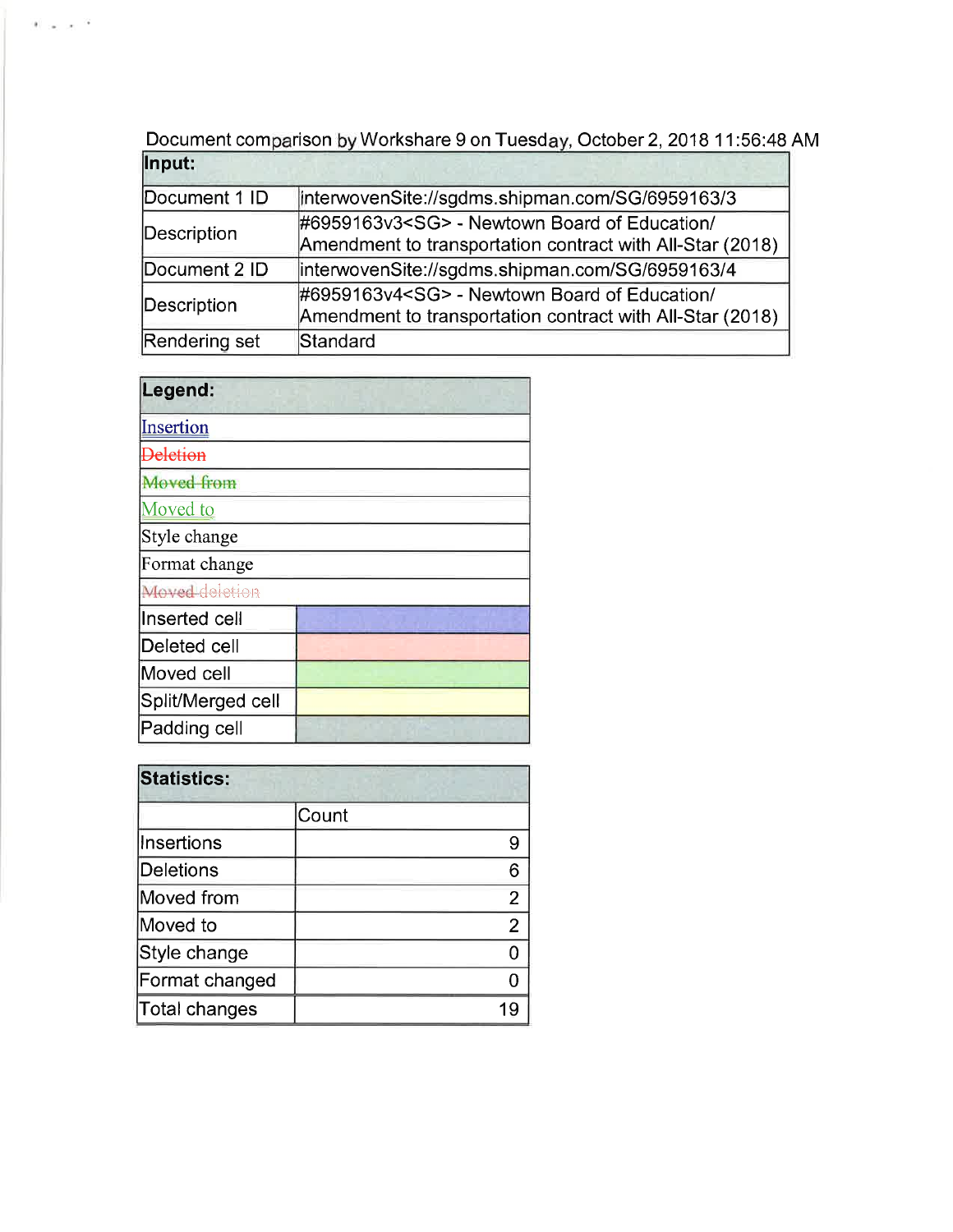# Agreement for Child Nutrition Programs

'n.

ä

The State had to clarify and update the language in the document to comply with Federal Standards. The State, during their audit (by the Feds), were asked to update their language in the LEA agreements. The sign-off page is attached.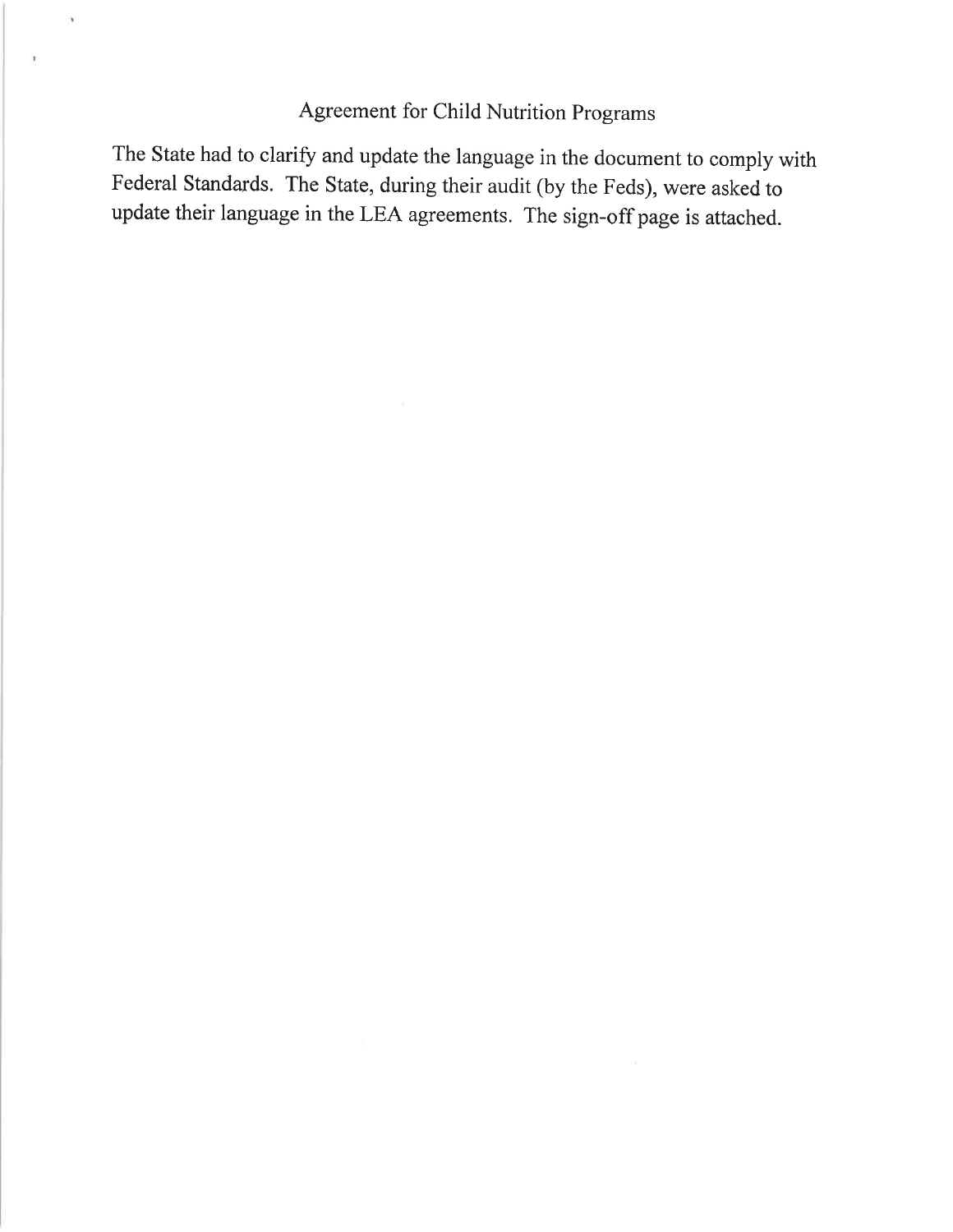## **ED-099 Agreement for Child Nutrition Programs**

This Agreement constitutes the entire Agreement between the parties. No waiver, consent, modification, or change of terms of this Agreement shall bind either party unless in writing and signed by both parties. The Sponsor, by the signature of its authorized representative, hereby acknowledges that he/she has read this Agreement, understands it and agrees to be bound by its terms and conditions.

In order to effectuate the Programs of the National School Lunch Act, as amended (42 USC 1751) and the Child Nutrition Act, as amended (42 USC 1771), the Connecticut State Board of Education and

> Newtown Board of Education (Name of Corporation, Board of Education, or Governing Body)

enter into this Agreement and are subject to all legal rights and duties as provided herein and in the Attachments hereto, together with any amendments that shall become a part of this Agreement, as evidenced by the signatures below.

| This is to certify that on     | October 2, 2018 | as shown in the minutes of                                       |
|--------------------------------|-----------------|------------------------------------------------------------------|
|                                | Date            |                                                                  |
| the Newtown Board of Education |                 | the individuals signing this agreement were authorized as noted. |
| (Name of Corporation, Board of |                 |                                                                  |
| Education, or Governing Body)  |                 |                                                                  |

1. The person designated below is authorized to sign this agreement and to sign claims for reimbursement.

|                                                                  | Dr Lorrie Rodrigue |
|------------------------------------------------------------------|--------------------|
| Signature                                                        | Printed Name       |
| Superintendent of Schools                                        | 10/2/18            |
| Title (Superintendent of Schools, Mayor, Selectman, President or | Date               |
| Chairperson of the Board, Pastor, or Commissioner)               |                    |

2. In the absence or incapacity of the first designated individual, the second person designated below is authorized to sign claims for reimbursement.

| They Bankough                                                                                                                                   | Ron Bienkowski |
|-------------------------------------------------------------------------------------------------------------------------------------------------|----------------|
| Signature                                                                                                                                       | Printed Name   |
| Director of Business                                                                                                                            | 10/2/18        |
| Title (Assistant Superintendent, Business Official, Principal, Headmaster,<br>City or Town Manager, Executive Director, or Deputy Commissioner) | Date           |

#### 3. The signature below certifies the above action.

 $\pmb{\epsilon}$ 

|                                                                      | Dan Cruson   |  |
|----------------------------------------------------------------------|--------------|--|
| Signature                                                            | Printed Name |  |
| Secretary of the Board                                               | 10/2/18      |  |
| Title (Secretary of Corporation, Town Clerk, Secretary of the Board) | Date         |  |

|                                                  | <b>For State Use Only</b>                 |  |
|--------------------------------------------------|-------------------------------------------|--|
| <b>CONNECTICUT STATE DEPARTMENT OF EDUCATION</b> |                                           |  |
|                                                  | <b>Kathy Demsey</b>                       |  |
| Signature of Authorized Representative           | Printed Name of Authorized Representative |  |
| Chief Financial Officer                          |                                           |  |
| Title                                            | Date                                      |  |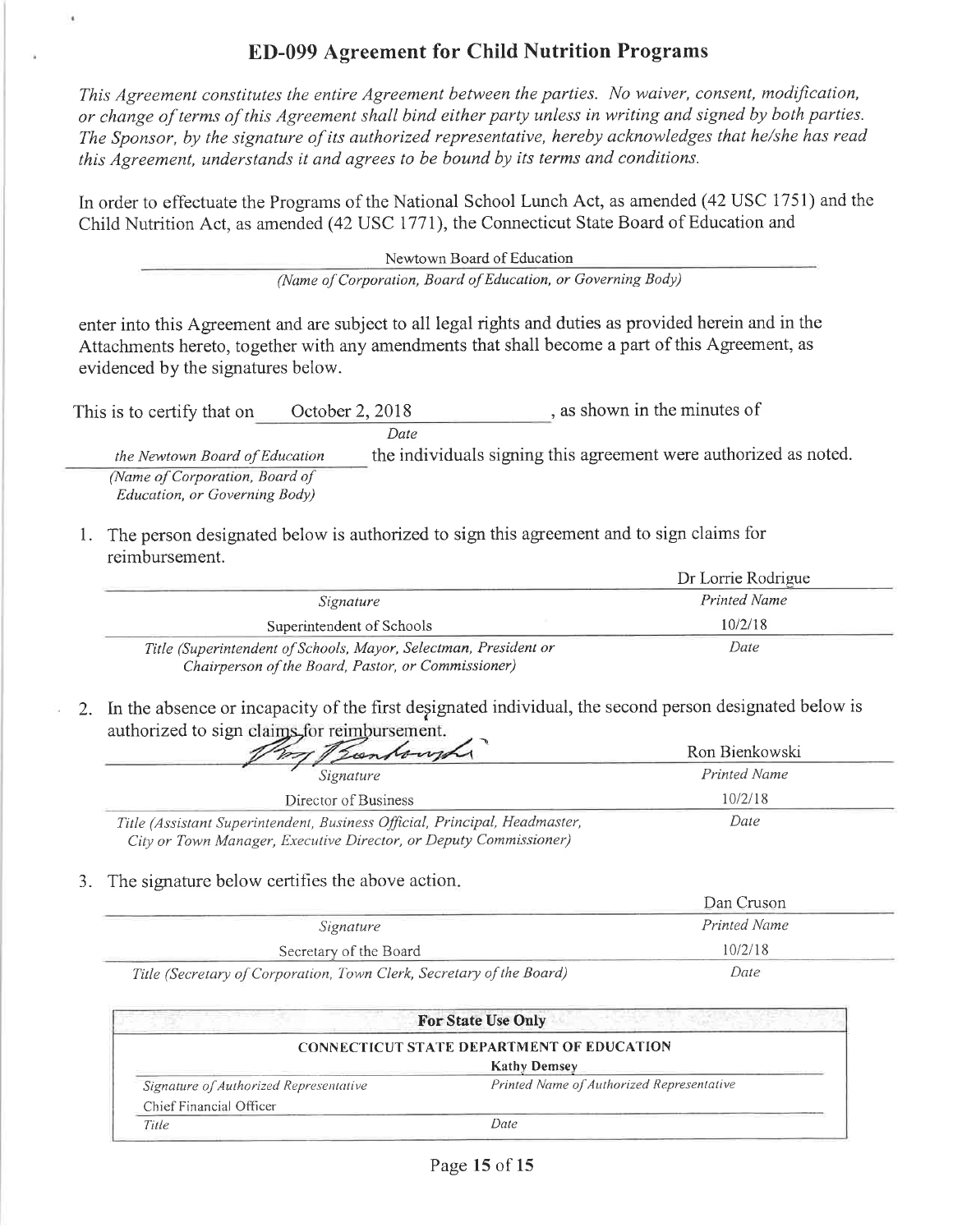## **Business/Non-Instructional Operations**

## **Community Use of School Facilities**

**Parking**

## **Vehicles Parked on School Property by Students and Employees**

While participating in and/or attending school activities, students, employees and visitors of the Board of Education may park vehicles in areas designated by the School Administration.

The Board of Education reserves the right to restrict parking on school property at any time, to withdraw the right of any person to use school property for parking, and to issue regulations governing the movement of parked vehicles whether or not school is in session.

Parking at restricted times or in restricted places is subject to action by the Board of Education and/or administration.

Students parking on campus while school is in session must purchase a parking permit. The parking permit fee will be discounted if the permit is obtained prior to the start of the school year. Parking permits are issued only to students who have a valid Connecticut driver's license and regular use of a motor vehicle.

The Board of Education assumes no responsibility for damage to or theft of a vehicle or any item stored in or on a vehicle parked on school property.

No item, the possession of which is illegal or in violation of school regulations or which endangers the health, safety or welfare of persons shall be stored in or on a vehicle parked on school property.

If the School Administration believes that a vehicle while on school property is being used in a manner or for a purpose which may be injurious or illegal, it shall refer the matter to the police.

(cf. 1411 - Relations with Law Enforcement Agency)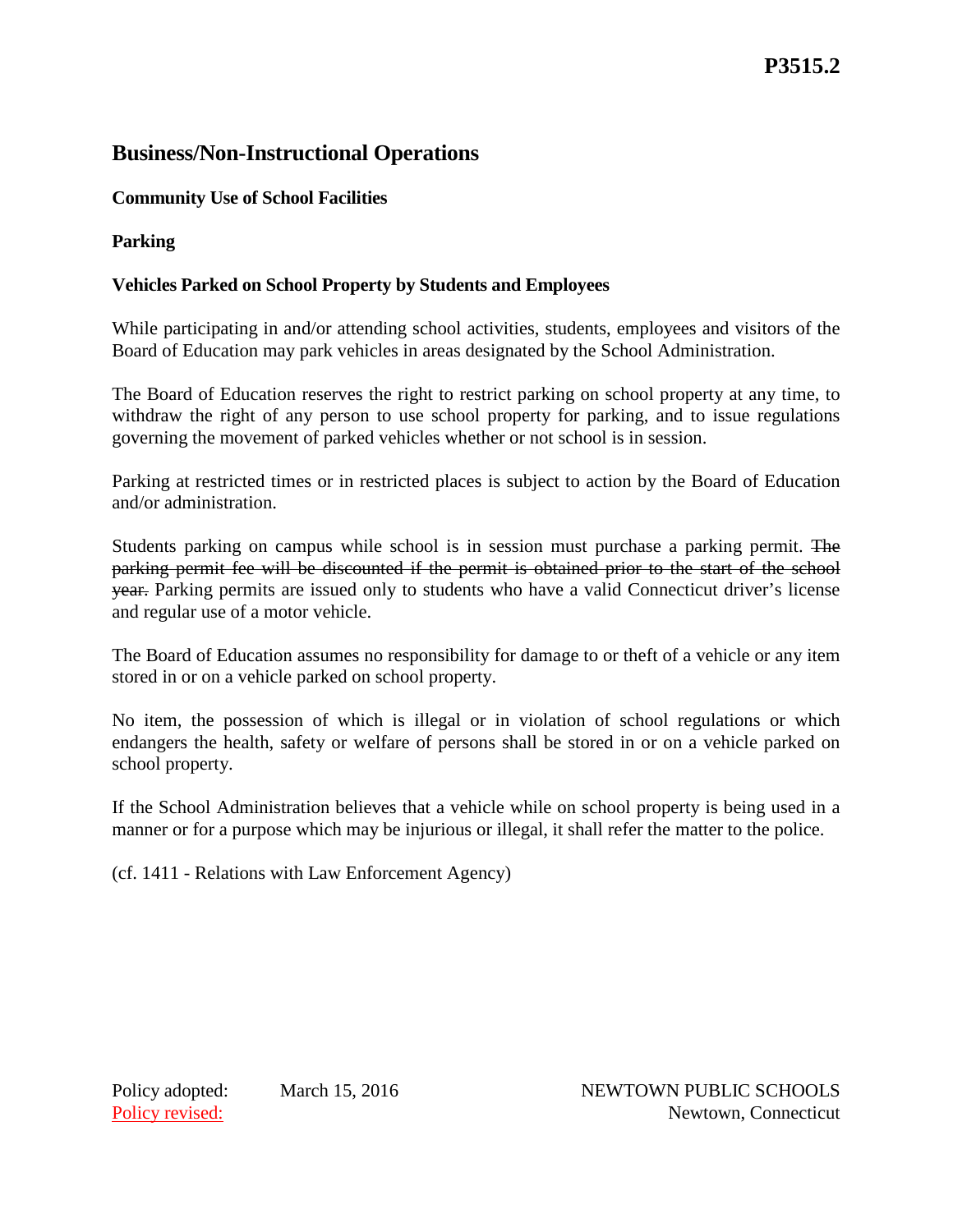## **Business/Non-Instructional Operations**

## **Student Parking**

Student parking permits for Newtown High School are available for Seniors only and will be sold via lottery. However, nothing prevents administration from conducting a Junior parking lottery if extra student parking spaces become available. To qualify for a parking permit, students must possess a valid Connecticut driver's license and have regular use of an automobile. The cost of the school year permit is \$100.00. The fee will be discounted by \$15.00 if purchased prior to the start of the school year. The permit fee is payable by check only and must be made out to "Newtown High School". Cash or credit cards will not be accepted.

The student use of automobiles on school grounds whether to drive or to park is a privilege and governed by Board of Education policy.

A permit must be issued which is valid for the academic year only to the car assigned in order for that car to be driven or parked on school grounds.

Students must meet and maintain the following responsibilities:

- A. Must be a senior to be eligible to park.
- B. Juniors will be given parking permits based on order submitted and/or lottery.
- C. A valid driver's license, vehicle registration, and insurance as required under CT law.
- D. Maintaining an attendance record without invalid absences or tardiness to school.
- E. Maintaining slow and safe control of the vehicle on the grounds of the school and surrounding school area.

Student parking permits for Newtown High School are available for Seniors only. However, nothing prevents administration from conducting a Junior parking lottery if extra student parking spaces become available. The cost of a school year permit is \$100. The fee will be reduced by \$10 for every month you do not have parking. For example, if you receive a parking space in February, you will only have to pay \$50 for the remaining 5 months of school. The permit fee is payable by check only and must be made out to "Newtown High School". Cash or credit cards will not be accepted.

Students selected to receive a campus parking permit in the lottery will receive a voucher. In order to purchase a permit, students must present their voucher, driver's license, registration for each vehicle they plan to park in their assigned space, and a check to the Security Office. Security Personnel or Administration will affix the parking permit to the interior windshield of the student's vehicle. Under no circumstances shall a student transfer or convey use of his/her parking permit or designated parking space to another student or individual for use during school hours. Student campus parking is a privilege and space is limited. Therefore, students must keep the following in mind, as they will be held responsible to abide by all campus parking regulations.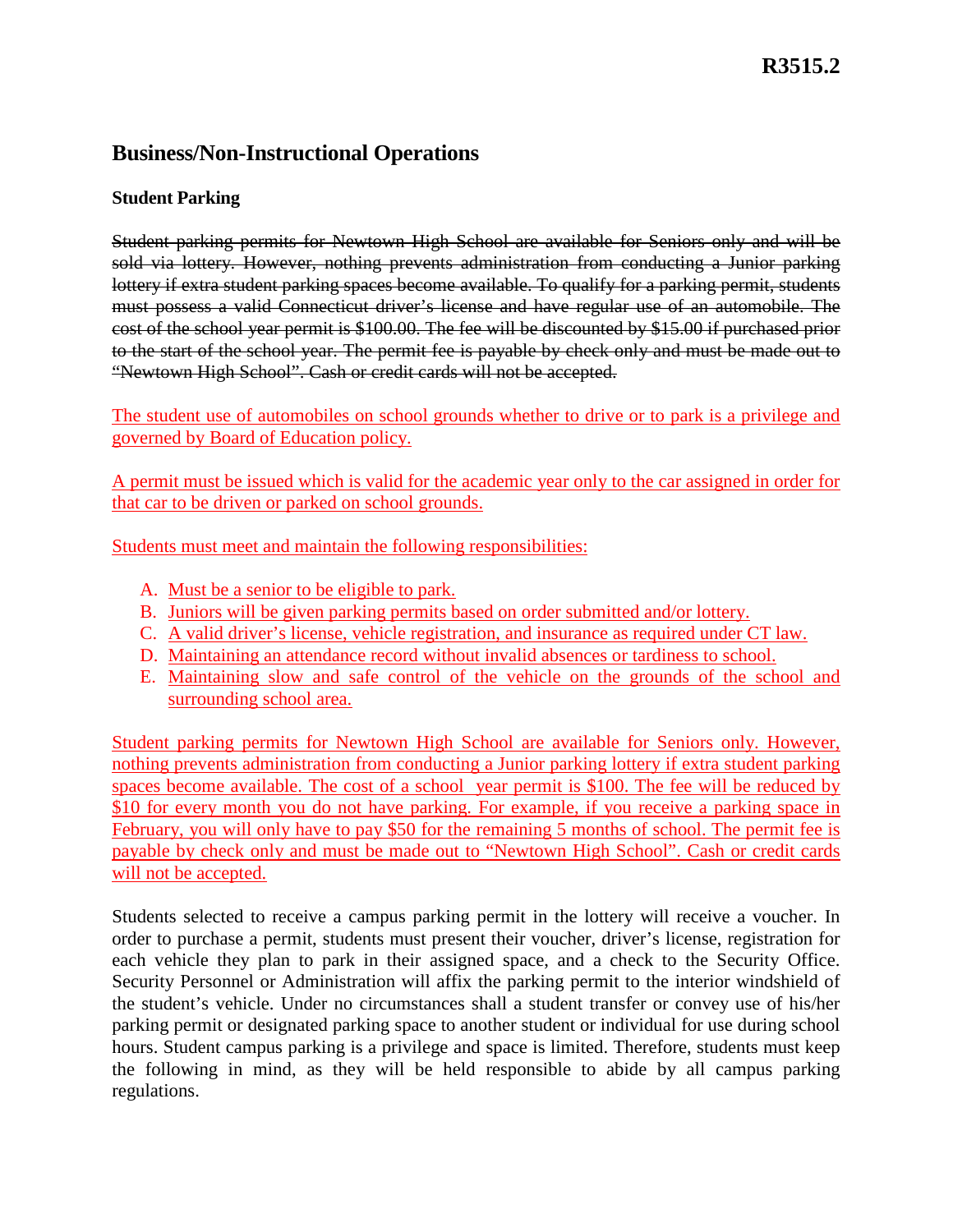- Students park on campus at their own risk. Newtown High School and the Newtown Public Schools are not responsible for any damage or vandalism occurring to student vehicles parked on campus.
- Students shall park only in their designated/numbered parking space. Should a student arrive on campus and find an unauthorized vehicle parked in their parking space, the permitted student shall temporarily park his/her vehicle in a visitor's space in the cafeteria lot and immediately summon security personnel.
- Under no circumstances may students park in a faculty parking space, visitor parking space, in another student parking space, fire lane, grass area or sidewalk. Violators will be subject to a monetary fine and/or towing at their own expense. Students with repeated parking offenses will also be subjected to additional disciplinary consequences.
- Trailers, campers, or other towed items are not permitted on the Newtown High School campus.
- Any vehicle not displaying a valid campus parking permit is subject to tow at the owner's expense.
- Any additional sale of permits will be conducted via lottery.

Regulation adopted: March 15, 2016 NEWTOWN PUBLIC SCHOOLS Regulation revised: Newtown, Connecticut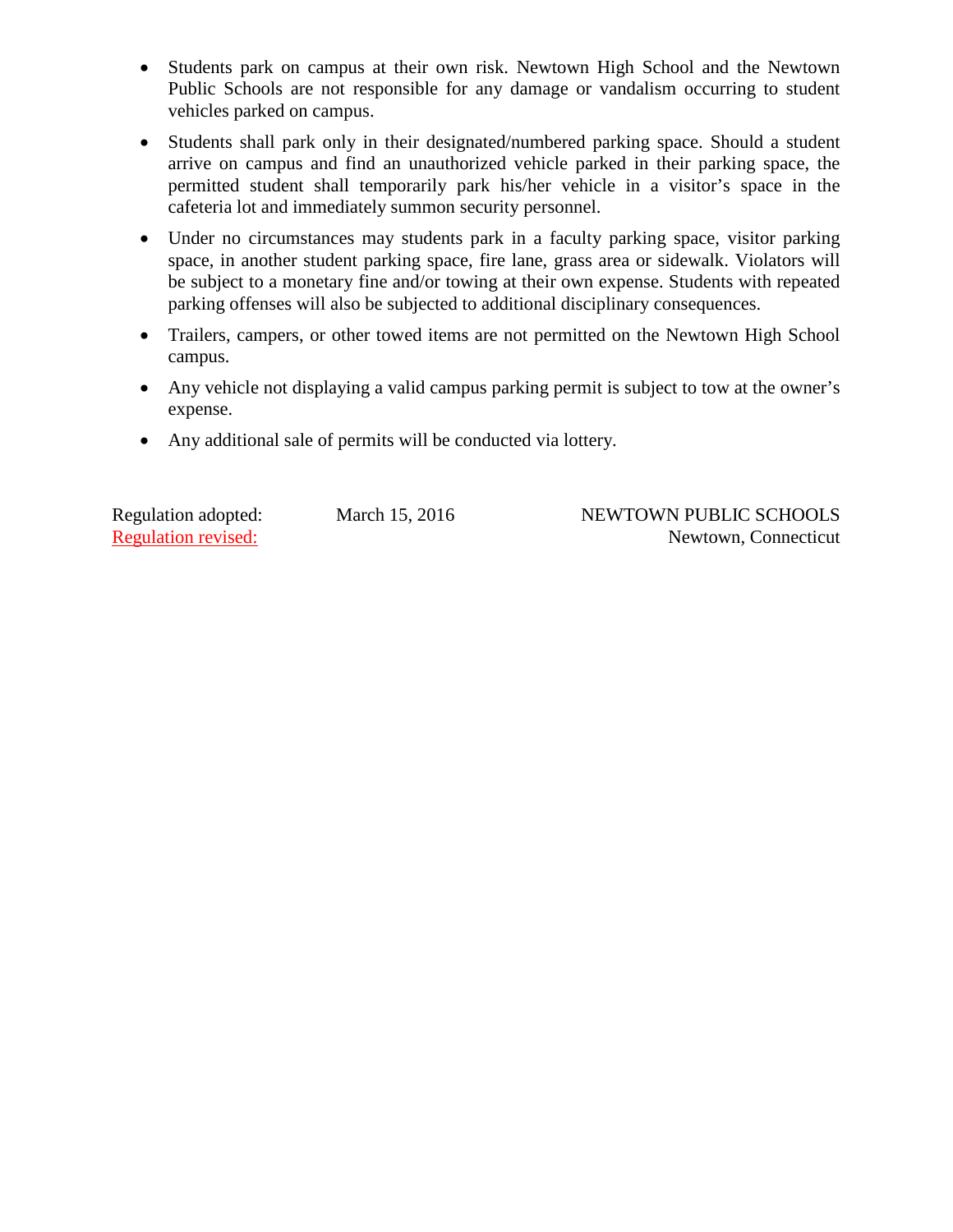## **Business/Non-Instructional Operations Procedures for Emergencies; Safety - Transportation**

## **Procedures to be Followed in the Event of an Accident to a Bus School Bus Involved Traffic Accident**

- 1. In the event of an a traffic accident (any kind of impact) when one or more children are on board, the bus driver or bus management shall immediately call 911 and request the police and EMS to respond to the scene. The driver shall then contact the bus company by radio or other means as soon as possible, the Office of the Superintendent and provide the accident inform them of the location and information on injuries, if any. If the driver is unable to contact the bus management, he/she shall contact the police. The driver shall remain at the accident scene until a representative arrives from the office bus company unless he/she is in need of immediate medical attention and/or hospitalization.
- 2. If necessary, dispatch or Bus company management will immediately contact the Office of the Superintendent and inform him/her of the location of the traffic accident and provide information on injuries, if any. emergency medical services. Anyone in need of immediate medical attention and/or hospitalization, they will be taken to the nearest hospital.
- 3. Central Office will contact the involved school administrator and inform him/her of the location of the bus-involved traffic accident and provide information on injuries, if any. The school will dispatch a staff member to the scene of the accident to assist as appropriate.
- 4. Unless circumstances (safety/security related) dictate otherwise, the driver and all children should remain seated on the bus and await the arrival of police and EMS.
- 5. If possible, the driver should record student names and seating arrangements while awaiting the arrival of police and EMS. The bus company will provide the police with all student information required to complete the accident report, including dates of birth and addresses. The driver, officers at the scene, and/or administrators on the scene, will take student names, seating arrangements, and provide police with dates of birth and addresses.
- 6. Bus drivers are shall not to release students from the scene of the accident unless until directed to do so by an school district administrator or police.
- 7. Parents of students in need of medical attention will be notified as soon as possible by a school district administrator. An administrator, at an appropriate time, may send a written correspondence to parents providing briefly describing the situation. Initially, only information pertaining to the location, date, time, and level of seriousness of reported injuries should be transmitted. related to the school bus accident.
- 8. Bus company management will arrange, if necessary, alternate transportation for students from the scene of the traffic accident to home or school as appropriate.
- 9. If the bus is en route to a school at the time of the traffic accident, the students will, upon arrival at school, be assessed by the school nurse before returning to class.